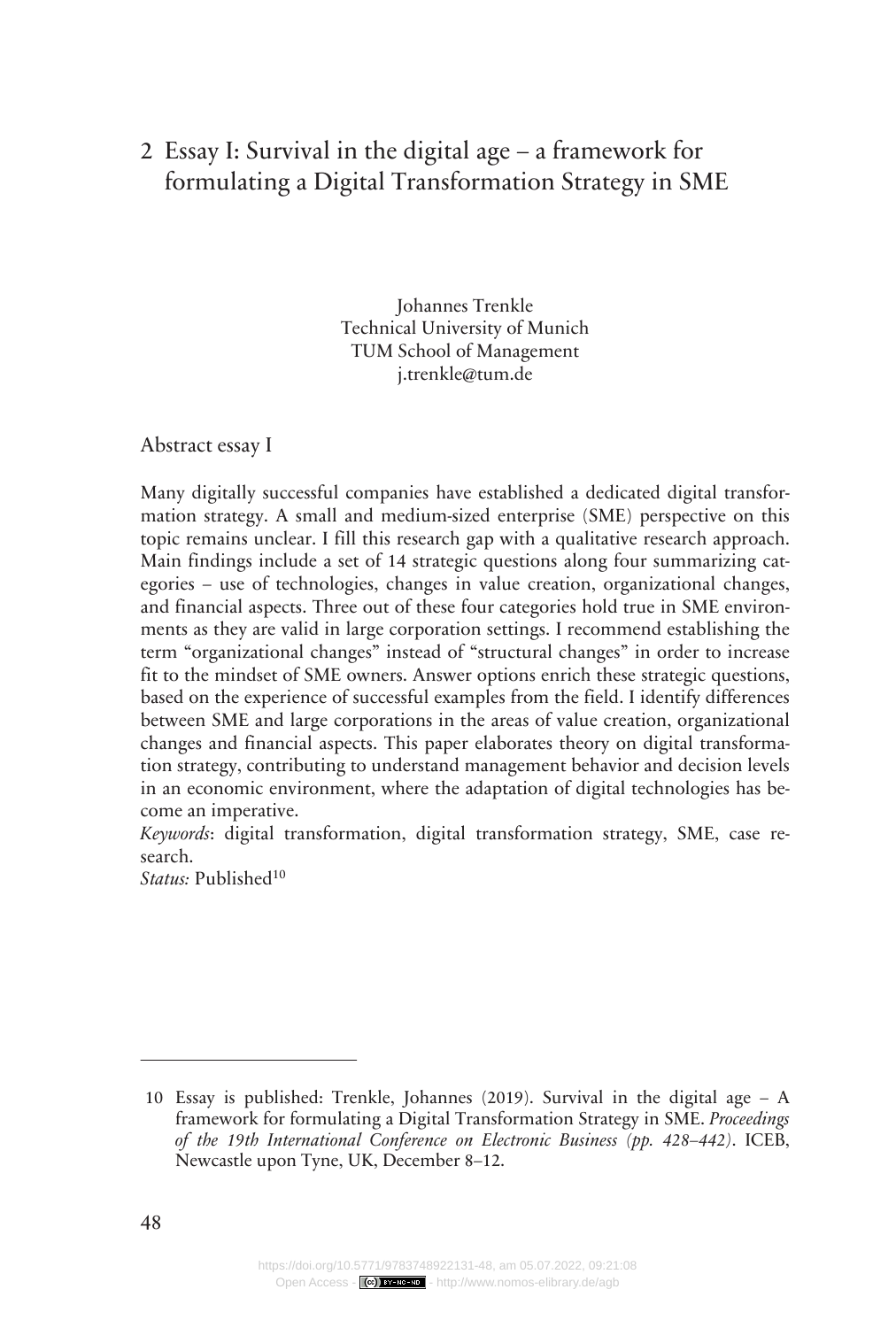*2.1 Introduction*

#### *Introduction 2.1*

This study combines the view of SME with existing literature about frameworks to develop digital transformation strategies. I contrast new, crosssector findings from SME knowledge to previous, single industrial, large company contexts and answer the question: *How does a cross-sector SME context influence core elements of a digital transformation strategy?* Academic groundwork (e.g.: Matt, Hess and Benlian, 2015) has identified core areas affected by digital transformation on a strategic level. By analyzing the digital transformation of selected SME from various industries I show to what extent the same strategic categories are at the center of the digital transformation in SME as it is the case in large companies.

In private as well as in business environments, modes and habits of communication, information, research, as well as simple and sophisticated working processes almost naturally involve the use of hardware and software. There is no doubt that companies must react to the modifications the progress of technologies is causing in society and in their business environments. Technological advancements require existing companies to act in two directions: to adapt their business models, but also to rethink their entire industries (see e.g.: Lucas et al. 2013). D*igital transformation* focuses on change aspects in ways of working, roles, and business offering caused by the adoption of digital technologies in an organization, or in the operations environment of the organization, in order to assure sustainable value creation (Gimpel & Röglinger, 2015).

The academic groundwork of this paper is given by the digital transformation framework of Matt et al. (2015), who developed a generic conceptual model along guiding categories to formulate a digital transformation strategy: *Use of technologies, changes in value creation, structural changes, and financial aspects.* The representative contextual power of these four dimensions was proven for diversified, large scale companies (Hess et al., 2016; Wiesböck et al., 2017). My project eliminates industry specificity by taking a view on digital transformation across sectors.

In order to ensure competitiveness by leveraging digital technologies, SME must gear up for digital transformation. SME show a range of differentiating organizational criteria that make them merit separate consideration (see e.g.: Carney, 2005). Some outstanding aspects include: *(1*) *Leadership*: outstanding influence of the company owner on management decisions. *(2) Organization:* owner-manager-centered hierarchical design, roleaccumulation, tight personal interconnections across staff. *(3) Production process design:* low degrees of work-sharing, universal machinery, strong de-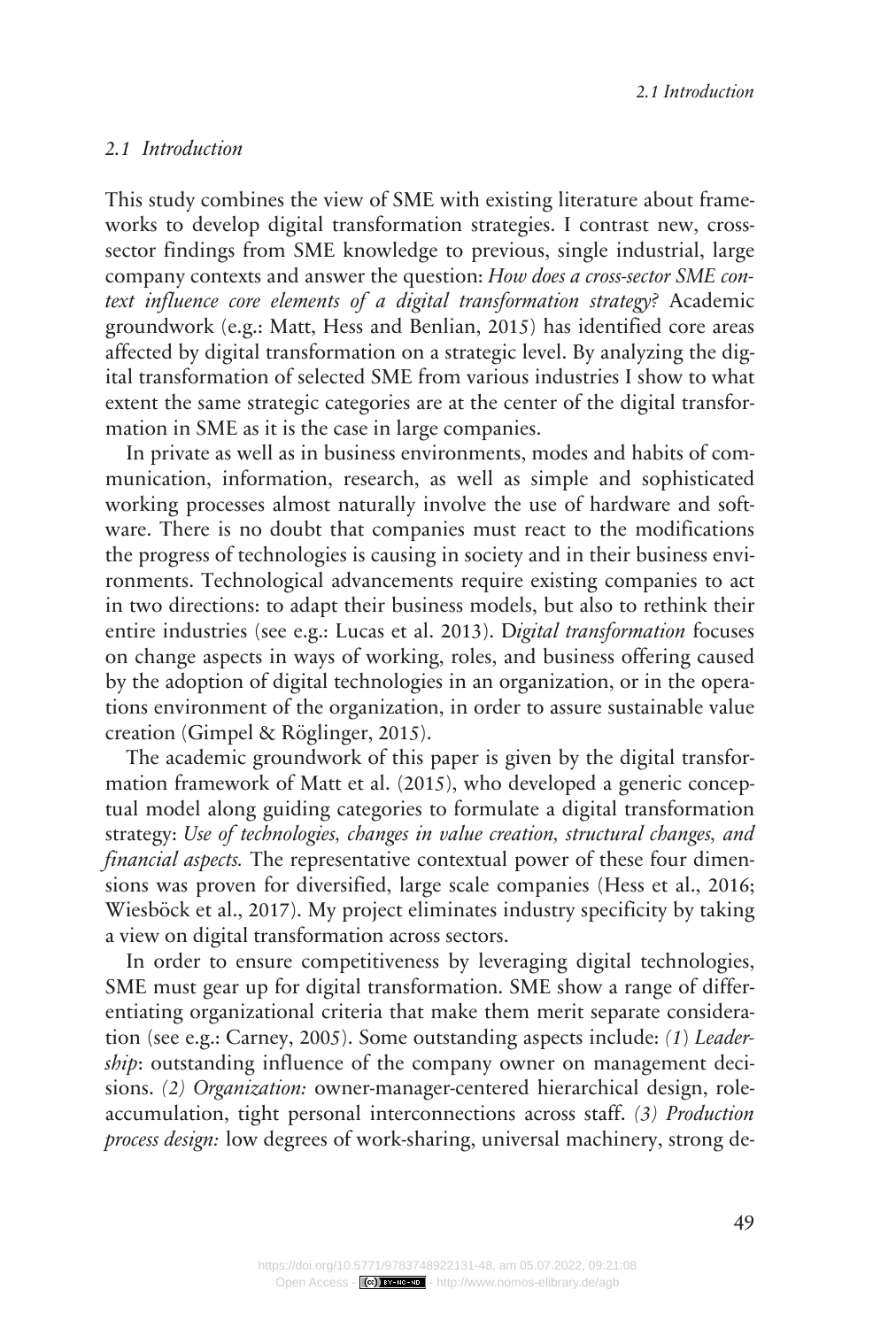pendence on small numbers of basic innovations and low economies of scale. *(4)* S*ales:* lot-size-one, high degree of customization, limited regional and/or highly specialized segment. (5) R&D: no institutionalized R&D department, short-range, highly intuitive R&D activities, limited financial resources, short time budgets from invention to monetization. Around 3.5 million companies in Germany are SME, representing 99.4 % of all companies in Germany (see e.g. European Commision, 2015). Together they account for ~2,200 EURbn in annual turnover, representing a share of 34.1 % of all companies' value added. They employ more than 15.5 million people, providing a job to 52.7 % of the German nation's employment. They all face the challenge to find a successful way of handling the progress of digital technology usage. Based on the large number of SME in Germany, I expect recurring challenges at firms with comparable size, and from comparable industries, giving knowledge about cross-sector digital transformation mechanisms a sizeable audience also from the practitioner community.

From the author's knowledge, digital transformation strategies in SME remain unaddressed in literature. This study fills this gap by relying on a multiple case research design, applied to seven family owned SME from different sectors. All of them are considered typical SME, who have successfully mastered steps towards digital transformation and therefore are rich in information. By conducting open, semi-structured interviews with the seven company owners and members of the management, I provide deep insights. I triangulated the interview data by additional data sources like company websites, social media channels, books written by the company owners, press articles, and financial data. Thereby, this paper elaborates the digital transformation framework of Matt et al. (2015) towards an applicability in situations, where SME owners, independent of their profession, define a digital transformation strategy for their firm.

I find a set of 14 guiding questions a SME owner -independent from sector or industry- can follow in order to define an individual digital transformation strategy along an empirically derived path. Answer options, based on experience of successful examples from the field, enrich these strategic questions. These findings provide a twofold value-added: elaborate the scholar research on digital transformation as well as bridging the gap to practical, all-day business challenges.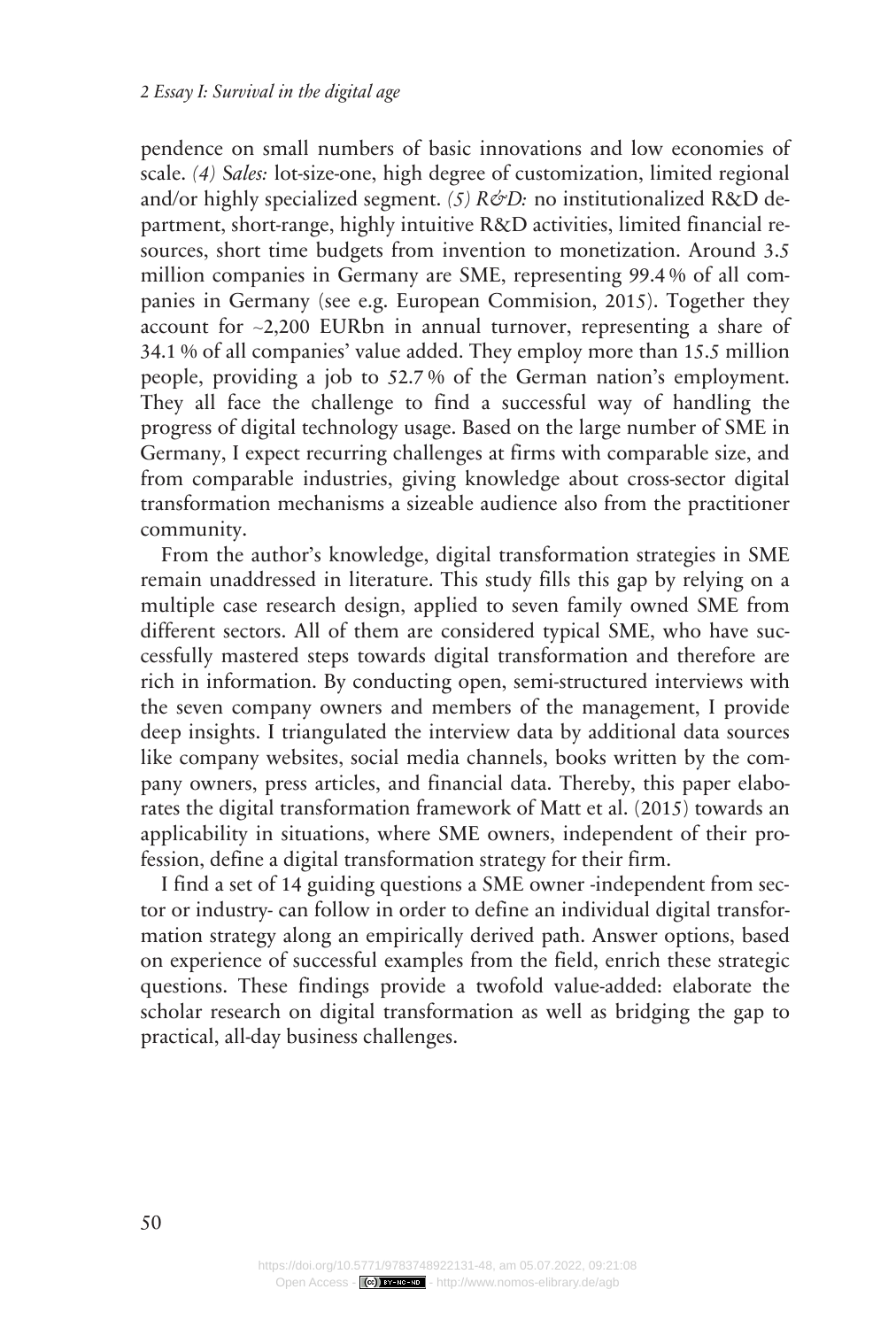## *Background 2.2*

## 2.2.1 Digital transformation as a key management challenge

The ongoing advancement of digital technologies provides an unquantifiable number of challenges for businesses of all sizes. It is a sort of "mission impossible" to find a C-level representative from large, publicly listed multinationals, who has not publicly committed to the necessity of a "digital change". Digitization, digitalization and digital transformation have become omnipresent catchwords, often lacking clarity. Scholar literature has tried to ascribe these phrases a unique definition. *Digitization* defines the (pure) technical process of converting analog information into a digital format (see e.g.: Negroponte, 1995). By bringing all types of information down to the lowest common factor, i.e. binary digits, digitization dematerializes information and decouples information from physical carriers and storage, transmission, and processing equipment. This development, in connection with multiple users' wish to benefit from the negotiation and arrangement of the meaning of the bits, set the basis for a need in interoperable standards and common definitions of application and service interfaces (Tilson et al., 2010). Therefore, the term *Digitalization* comprises the manifold sociotechnical phenomena and processes of adopting and using these technologies in broader individual, organizational, and societal contexts. Matt et al. (2015) argue that the ubiquity of information technology pushes companies to explore new digital technologies and to exploit their benefits, which involves transformations of key business operations and affects products, processes, organizational structures and management concepts. In order to realize manifold potential benefits like increases in sales or productivity, innovations in value creation, and novel forms of interaction with customers, companies have to open themselves to change, within their own structures as well as beyond their borders (Matt et al., 2015).

*Digital transformation* therefore emphasizes the change aspect, i.e. the managed adaptation, focusing on changes in ways of working, roles, and business offering caused by the adoption of digital technologies in an organization or in the operation environment of the organization in order to assure sustainable value creation (Gimpel & Röglinger, 2015). Riasanow et al. (2018), p. 13, define digital transformation "as probabilistic organizational change philosophy where digital technologies are used to fundamentally transform an organization's business model and value network". It is about managing internal efficiency, external opportunities, and addi-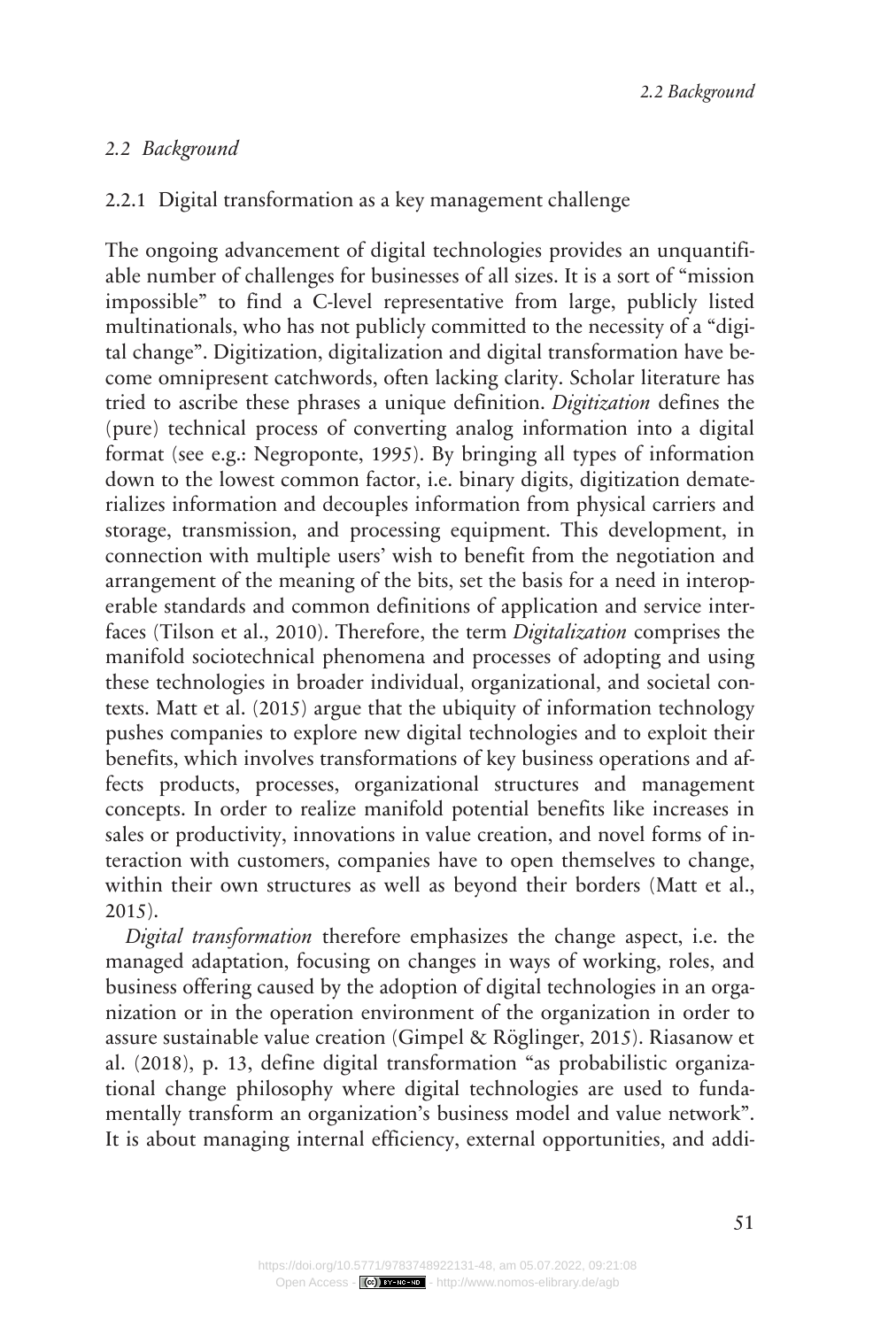tionally disruptive change (Parviainen, Tihinen, Kääriäinen, & Teppola, 2017). It touches a company holistically, including external partners along its supply chain (Bowersox, Closs, & Drayer, 2005), comprising the "use of new digital technologies to enable major business improvements (such as enhancing customer experience, streamlining operations or creating new business models)" (Fitzgerald et al. 2013, p. 2).

Several experts consider the impact of digitalization similar to the impact of the industrial revolution. Downes & Nunes (2013) describe how entire business models can be reshaped or replaced by what they call "bigbang disruption". Traditional industries or business models like e.g. video gaming, stock exchanges, analogue photography, portable navigation tools, physical book sellers, or physical newspapers can suffer substantial losses of significance or become obsolete, as new incumbents use digital opportunities on supply (company) and demand (user) sides. E.g. Lucas et al. (2013) show that the impact of technological advancements requires existing companies not only to adapt, but to rethink entire industries.

### 2.2.2 Importance of and core elements constituting a digital transformation strategy

Via digital transformation, companies target to compete better by using digital innovations (Main et al., 2018). In order to stay competitive, companies must actively manage challenges arising from a deep penetration of technology in their entire business- and operating models. Though the imperative to act is well accepted in general, the execution of digital transformation yields many obstacles. Henriette, Feki and Boughzala (2015) argue that a digital transformation project involves the implementation of digital capabilities to support business model transformations. They call for collaboration and interaction throughout a company`s whole organization, across operational processes, resources, internal and external users, and by this causing major change in employees' habits and ways of working. An explicitly formulated strategy for implementing digital technologies is essential in order to realize the full benefits from digitalization. Less digitally mature organizations tend to focus on individual technologies to solve lone standing problems, whereas elaborate digital strategies guide successful business transformation in most digitally mature organizations (Kane et al., 2015).

Earlier research focuses on IT-strategy, that must be aligned, but subordinate to the business strategy (see e.g. Henderson & Venkatraman, 1993;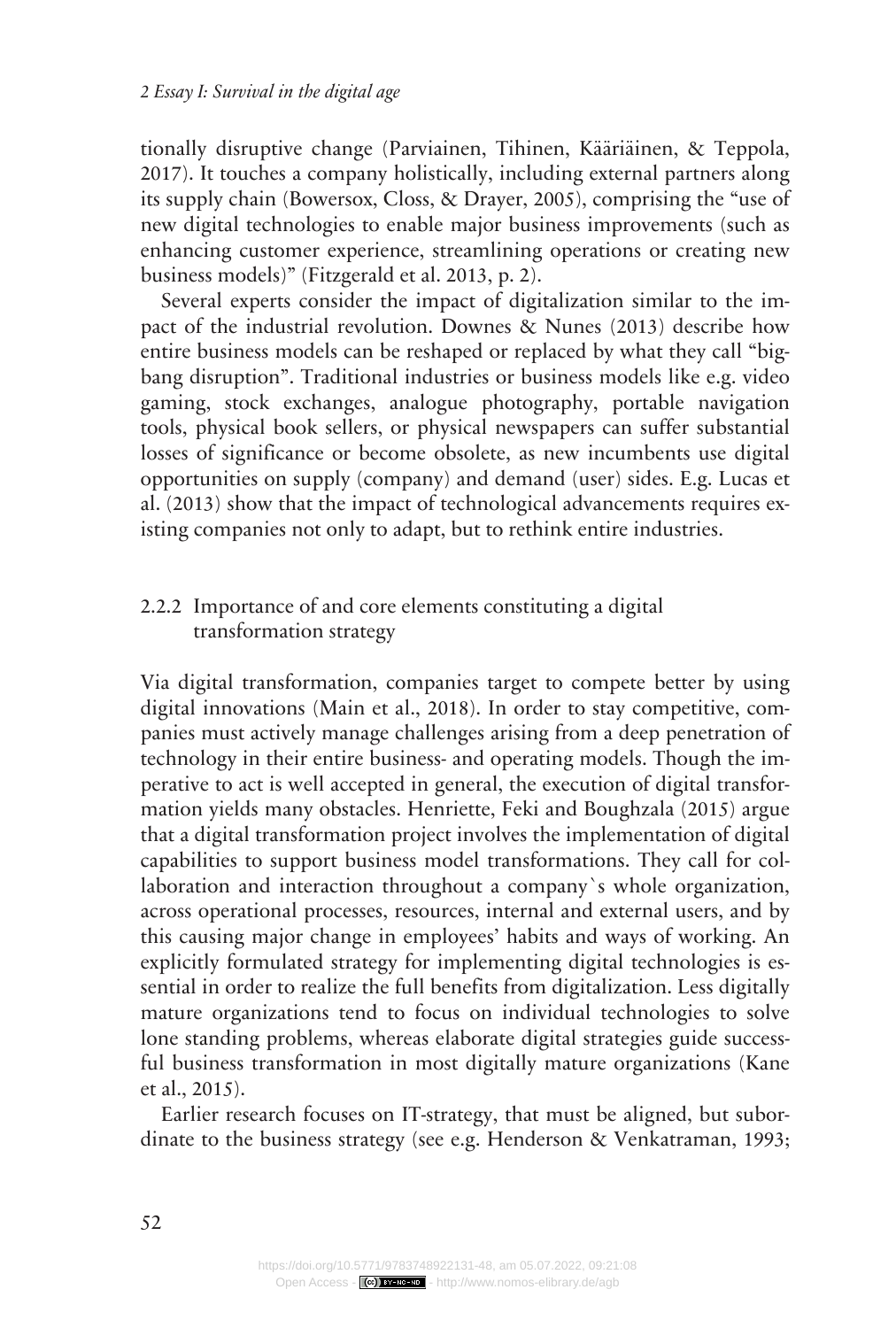Hirschheim & Sabherwal, 2001), even in an SME context (Hussin et al., 2002). However, researchers recently claimed for a new type of digital business strategy, nevertheless struggling how to get there. Bharadwaj et al. (2013) call for an evolution from IT-strategy into a digital business strategy, comprising IT-strategy and business strategy into an overarching phenomenon, which is defined as an organizational strategy formulated and executed by leveraging digital resources to create differential value (Bharadwaj et al. 2013, p. 472). Others demand for a standalone digitaledge strategy, taking into account the specific nature of SMAC technologies, incorporating digital and physical resources, and concentrating on specific business outcomes rather than grand strategies (McDonald, 2012). Both viewpoints agree urging for an integrated view on business and technology in the light of digital transformation, but they remain unclear about how to incorporate actions on the actual transformation steps. Furthermore, as it has been shown that not all digitalization that is possible is desirable, e.g. due to negative effects of transparency towards competitors (Grover & Kohli, 2013), companies need to consider an individual optimum of digital infusion to their business strategy.

Scholars have identified necessary strategic actions in digital transformation, thereby laying the ground to develop industry specific frameworks for the configuration of a digital transformation strategy. A case of a digital business strategy for online music content providers fosters the call for an integrated view on business and technology on a company strategy level (Oestreicher-Singer & Zalmanson, 2013). Further case study-based articles discuss guidelines for digital business strategies and organizational implications with a special focus on publishing and newspaper industry (see e.g.: Øiestad & Bugge 2014). Results indicate the necessity to entrench elements of exploitation and exploration into a company's digital transformation strategy, next to necessary innovation capacity and capabilities like resources, processes, and values. An imperative to include inter- and intracompany organizational change aspects in a digital transformation strategy can be derived from a case study from the retail industry (Hansen & Sia, 2015). An example from a toy producer lists distinctive characteristics of business strategy and business model, an enterprise platform, necessary mindset, corporate IT, and workplace environment necessary in order to create digital leadership (El Sawy et al., 2016).

The digital transformation framework by Matt et al. (2015) represents a clear step towards a holistic approach for the construction of a digital transformation strategy. It claims that every digital transformation endeavor should be structured along four, well aligned key dimensions (Matt et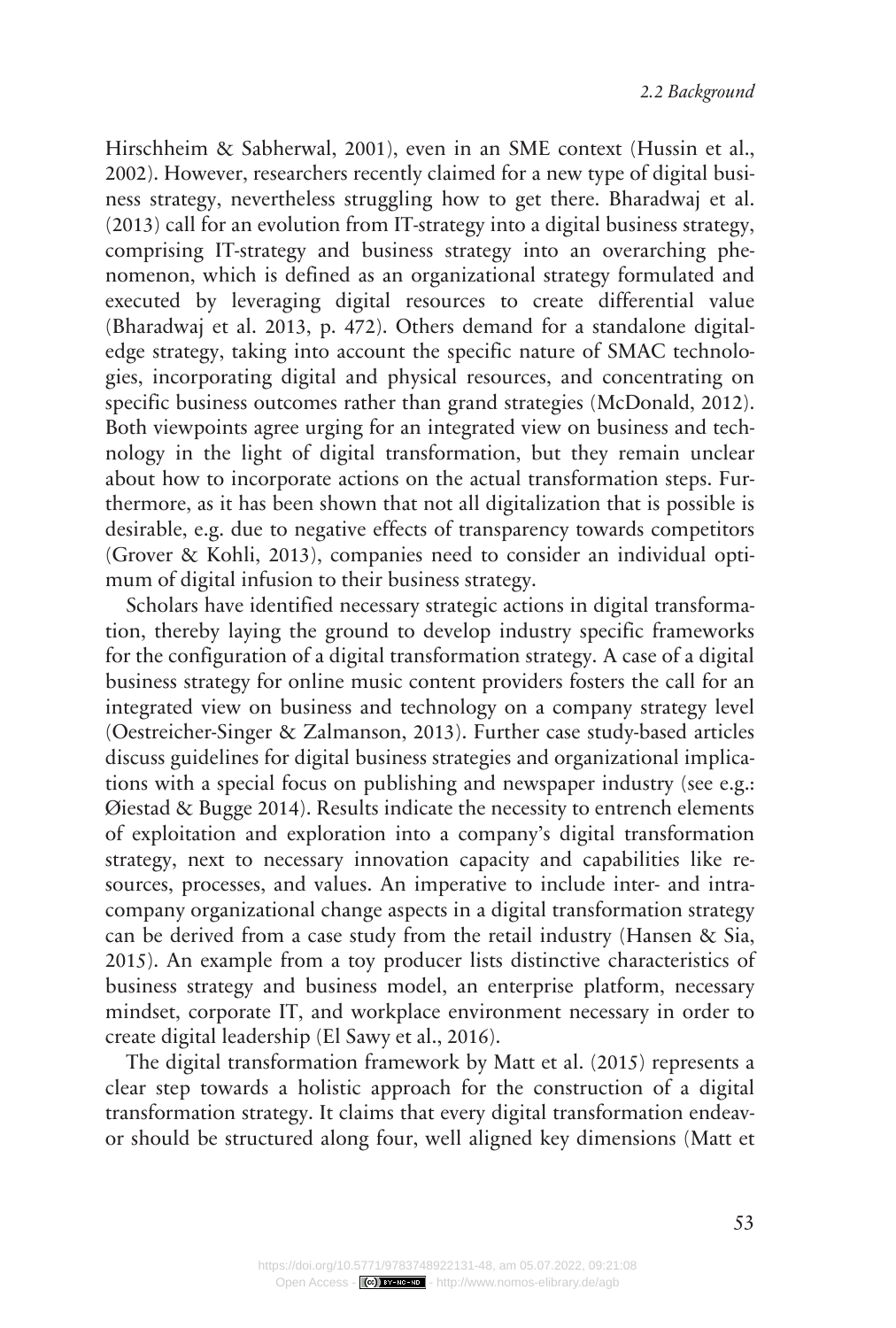al. 2015, p. 340–341): 1) *Use of technologies:* a company's strategic position and future ambition towards new technologies, as well as its ability to exploit them. 2) *Changes in value creation:* the influence of digital transformation on the way, a firm aims to add and create value. 3) *Structural changes:* modifications in a company's operations, i.e. structures, processes, and skill set. 4) *Financial aspects:* deliver transparency about the urgency to act in the face of declining margins in a firm's core business, and about a firm's financial scope to invest in a digital transformation endeavor. These four dimensions have been explored by scholars, taking a case based view on diversified media companies (Hess et al., 2016) and medium to large scale insurance companies (Wiesböck et al., 2017). While in both studies, the strategic configuration especially of the "use of technologies", "structural changes", and "financial aspects" dimensions show potential for generalization, the designs of the "changes in value creation" dimension – not surprisingly – does not allow for any transfer of conclusions across sectors. Furthermore, small companies and their specific attributes are excluded from any investigation so far.

Due to their special attributes, a plain analytical transfer of existing knowledge around digital transformation strategies to SME is not permissible.

## *Research design, sample, and methods 2.3*

#### 2.3.1 Research design

I apply a case based research design that "investigates the contemporary phenomenon in depth and within its real-life context" (Yin 2014, p. 16). Units of analysis are digital transformation mechanisms in SME. Within a narrative section, I describe the cases in order to give the audience context, stories and meanings in order to promote understanding of each case's situation. Meanings and patterns are elaborated using an abductive approach.

## 2.3.2 Sample

I purposefully chose selected examples of SME, who successfully mastered digital transformation. The scope of digital transformation as the investigated phenomenon is not limited. All cases stem from the German skilled craft sector, a unique German phenomenon that is not clearly delimited as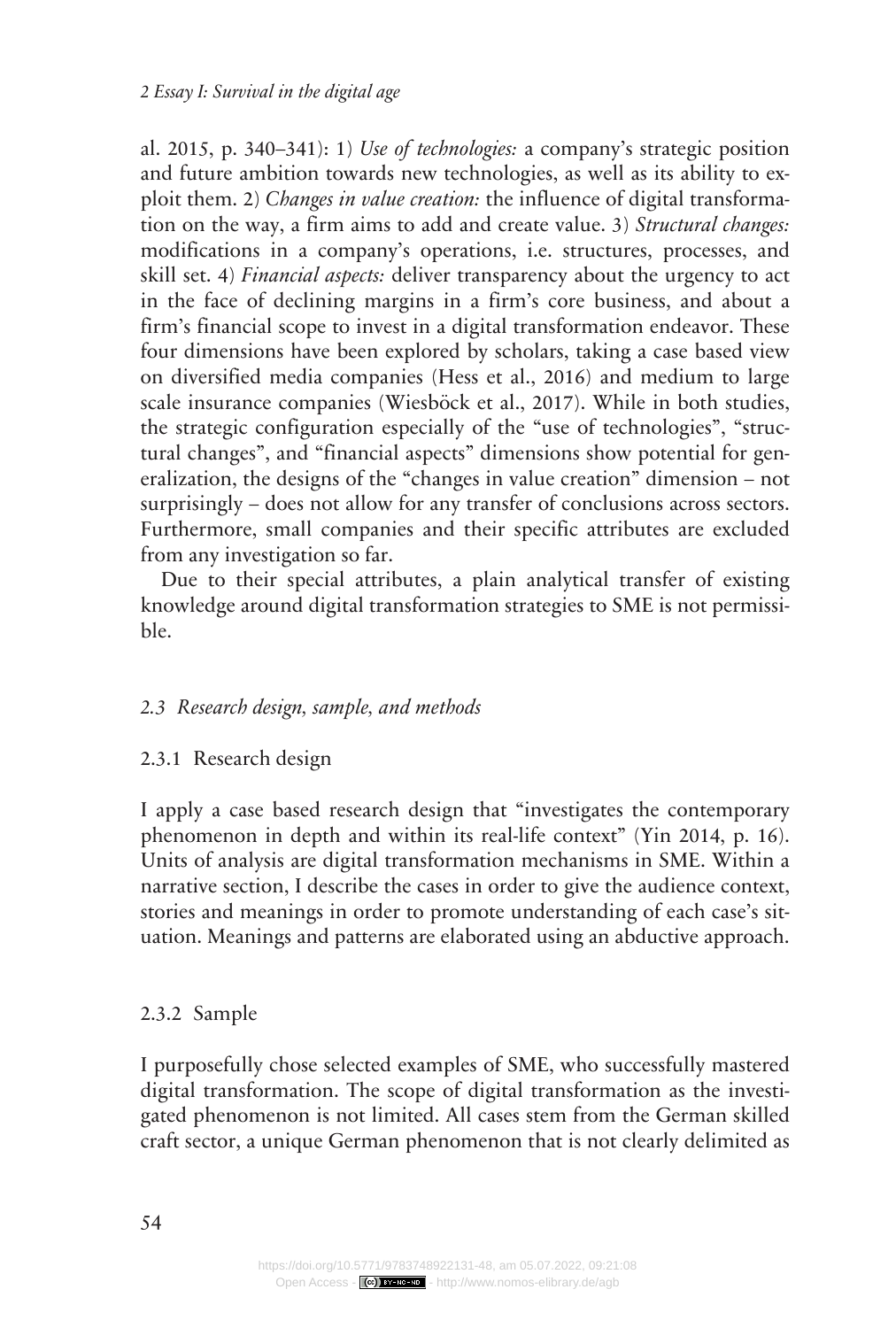| Company<br>(Crafts)                                               | Carpenter     | Denturist                         | Electron-<br>ics techni-<br>cian                        | Electron-<br>ics techni-<br>cian                            | Joiner           | Metal-<br>worker                                                    | Tailor                            |
|-------------------------------------------------------------------|---------------|-----------------------------------|---------------------------------------------------------|-------------------------------------------------------------|------------------|---------------------------------------------------------------------|-----------------------------------|
| Abbrevia-<br>tion                                                 | $\mathsf{A}$  | B                                 | C                                                       | D                                                           | E                | $\mathbf{F}$                                                        | G                                 |
| Core busi-<br>ness                                                | Wood-<br>work | Dental<br>technolo-<br>gy         | Industri-<br>al-fire pre-<br>vention<br>technolo-<br>gy | Capaci-<br>tive and<br>optical<br>sensor<br>technolo-<br>gy | Wood-<br>work    | Metal<br>construc-<br>tion, plas-<br>tics injec-<br>tion<br>molding | <b>Textiles</b>                   |
| Number of<br>staff                                                | $-20$         | $-40$                             | $-20$                                                   | ~130                                                        | $-35$            | ~10                                                                 | $\sim$ 5                          |
| Founded                                                           | 1995          | 1981                              | 1997                                                    | 1983                                                        | 1999             | 1985                                                                | 1961                              |
| Target<br>market                                                  | Germany       | Germany                           | World-<br>wide                                          | World-<br>wide                                              | Europe           | Germany                                                             | Germany                           |
| Principal<br>client<br>relation                                   | B2C           | B <sub>2</sub> C/B <sub>2</sub> B | B2B                                                     | B2B                                                         | B <sub>2</sub> C | B2C/B2B                                                             | B <sub>2</sub> C/B <sub>2</sub> B |
| Organiza-<br>tional<br>scope of<br>digital<br>transforma-<br>tion | Processes     | Products<br>and pro-<br>cesses    | Products<br>and pro-<br>cesses                          | Processes                                                   | Processes        | Processes                                                           | Products<br>and pro-<br>cesses    |

*Overview of cases under analysis Table 2*‑*1:*

a business sector, comprising services and manufacturing goods providers. 98 professions belong to the skilled craft sector, being listed in the German "Trade and Crafts Code". Based on an evaluation of the employee numbers across the sector I consider craft businesses typical representatives of SME. Together with technological consultants from the chamber of skilled crafts for Munich and Upper Bavaria I selected outstandingly successful examples of digitally transformed SME, who's actions "permit logical generalization and maximum application of information to other cases […]" (Patton 1990, p. 182). In order to identify those critical cases, I used different preselection criteria (see e.g.: Miles, Huberman and Saldaña, 2014). The sample SME must have fully or partially transformed their business- and/or operating model. As a basis for judging the relative degree of digital transformation in their respective fields, IT was used (a) for fundamentally altering traditional ways of doing business, or (b) to dramatically change how tasks are carried out and therefore is recognized as being important in enabling the firm to operate (see e.g.: Lucas *et al.*, 2013, p. 372). Sampling continued until no new insights emerged from additional case analysis,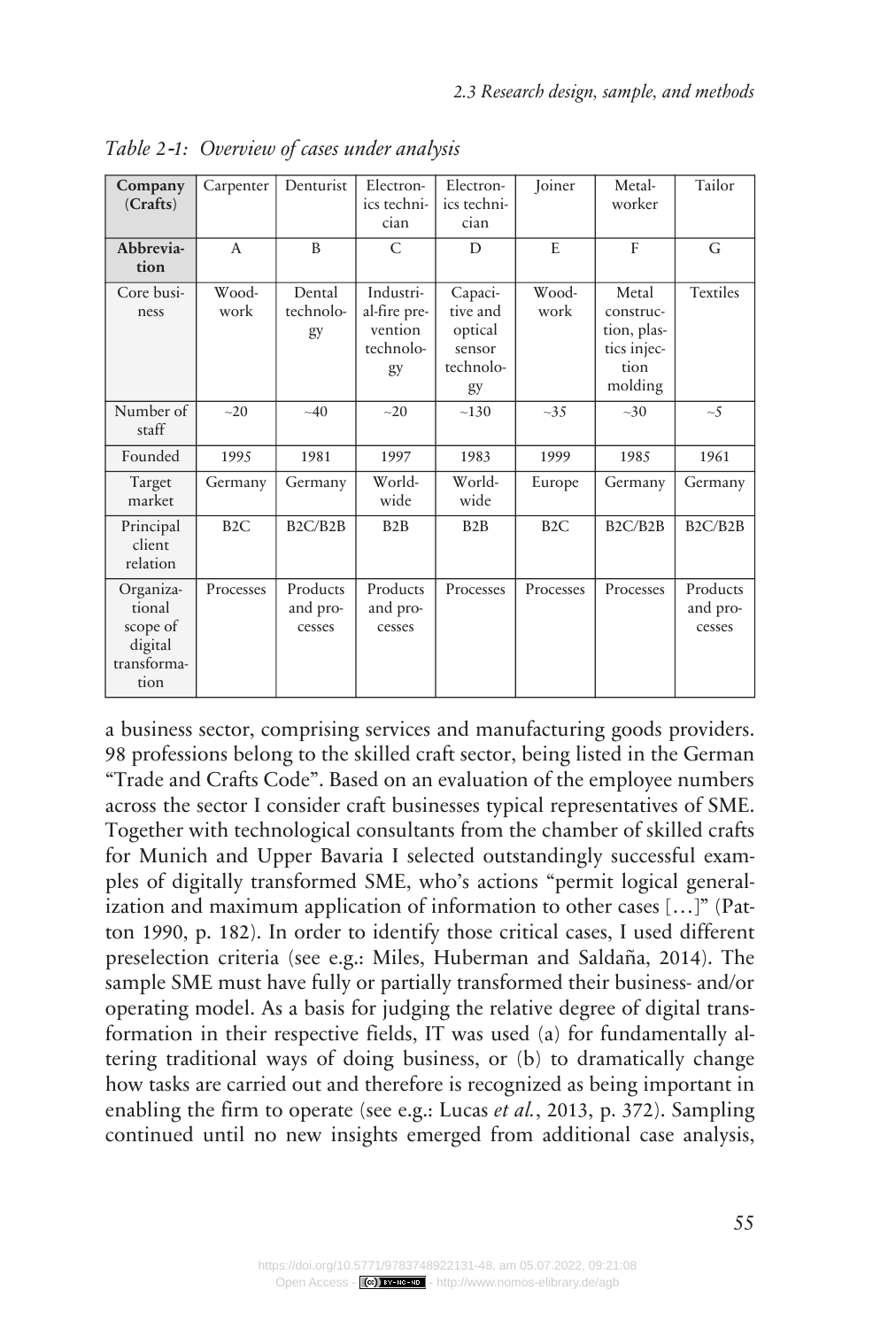meaning until theoretical saturation was reached. The final sample consisted of seven cases, all located within a radius of 80 kilometers around Munich, Germany. In order to allow for an acceptable degree of generalizability across the SME sector, I chose an industry-spanning approach. Table 2‑1 gives an overview of the seven case companies under analysis.

### Data sources 2.3.3

Main source of data were semi-structured, open interviews with owner managers of the selected SME. When the owner manager suggested to include additional knowledge carriers (e.g. children working in the company or co-managers), I always agreed. The number of interviews I conducted in each firm ranged from one to three. Overall, I conducted 11 interviews, which is more than in previous studies (Hess et al., 2016; Wiesböck et al., 2017). The interview data was triangulated based on availability by further sources of information, e.g. the firms` websites, brochures, social media activities, books, financial data, or guild information materials. I also asked accompanying junior researchers to write down their impression, providing a common understanding to formulate each company's case report.

## 2.3.4 Data analysis

The interviews were recorded, transcribed and coded. I applied first cycle coding methods labeling the data blocks (Miles, Huberman and Saldaña, 2014). Then, I adopted second cycle coding methods in order to group and summarize the initially found first cycle codes into "a smaller number of categories, themes, or constructs" (see e.g.: Miles et al. (2014), p. 86). Emerging pattern codes laid the basis for cross-case analysis. From the first case, an initial SME digital transformation framework was developed. Following, I examined successive cases to see whether new patterns found match the findings from previous cases or increase variance (Yin 2014; Miles et al. 2014, p. 103).

In order to ensure a satisfying degree of transferability, case reports provide thick description. Validity and reliability in coding are supported by a three stage process proposed by Campbell et al. (2013), where I as a senior coder at start identified blocks of meaning in the interview transcripts. I gave the so-called unitized data as well as the first version of the codebook to a junior coder in order to redo the coding. After this, we compared our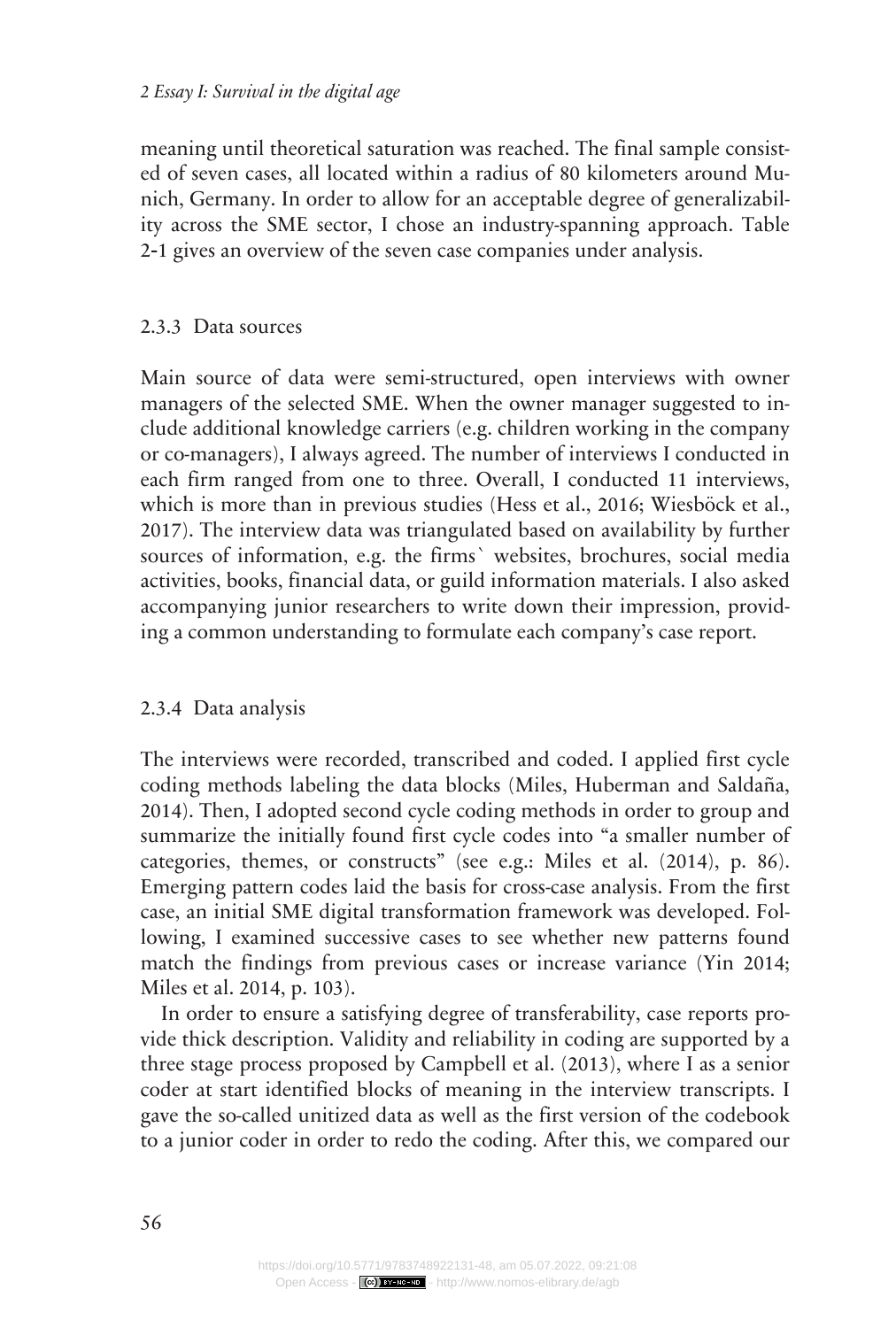codes, which resulted in an inter-coder reliability of 0.74 on concept-level, 0.75 on theme-level, and 0.82 on dimension level (Campbell et al., 2013; Miles et al., 2014). After discussing and negotiating the results as well as eliminating ambiguity, inter-coder reliability reached 1.00 on all pattern levels.

## *Case descriptions 2.4*

#### 2.4.1 Carpenter (A)

A is family-owned and was founded in 1995, currently employing ~20 people. The main business is custom-made woodwork. From start, innovative production technologies where a central element in the company founders' investment activities, targeting to simplify processes and reduce production costs. The firm's strategic focus lies on private upmarket customers with a demand for high quality individualization. The automatization of production processes based on cutting-edge numerical control (NC)-machinery, able to fulfil highest requirements in the elaboration of complex geometries, helped to meet increasing customer requirements. For visualizing complex, personalized products, CAD programs are in use throughout the sales process. Considering its location in the countryside, the firm in recent years strengthened its capabilities around online customer interaction by combining a website, built according to customer feedback, with a structured online marketing approach.

CAD usage and the frictionless integration of automated production via computerized NC machines led to successful positioning in high quality, high margin sector. Being among the firsts to use these techniques in classical woodwork gave the company a competitive advantage. Highly elaborate, digital sketches including inherent NC-production-programs represent a marketable product on their own, creating an additional field of revenue. Due to the high degree of automation, the company realized efficiency gains, based on reductions in waste, increased quality, and the ability to employ lower skilled people in production. To replace mailings and newspaper advertisements, a new website was launched in 2015, which is constantly updated based on customer feedback. In parallel, A started to make use of search engine optimization (SEO) and search engine marketing (SEM). Whereas sales and customer base are increasing, the marketing budget was reduced by 80 %.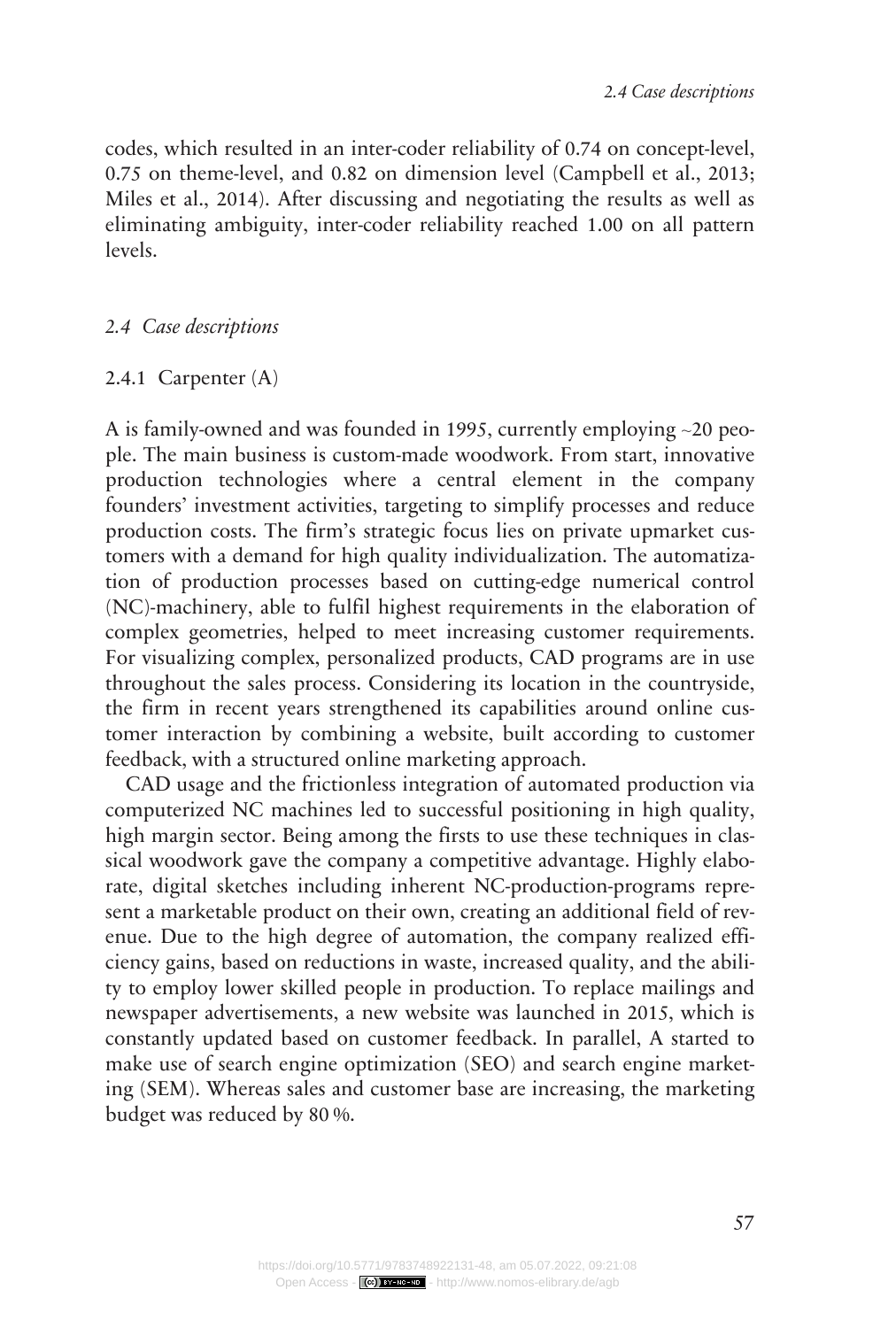#### 2.4.2 Denturist (B)

The owner manager founded company B in 1981. With a yearly turnover of  $\sim$ 1.5 EURmn, the company employs  $\sim$ 25 people by manufacturing dental prostheses. It combines traditional dental with digital technologies. The company started digital transformation in 2002, when the owner bought the first automated milling machines for dentures. Then, as now, competing companies still traditionally produce dentures with a lot of manual effort. In order to achieve highest accuracy, the company since a decade relies on natural tooth recording using intraoral 3D-scanners, a modus operandi still ahead of industry standard. Based on digital scanning and modeling, the move to automate production appeared logical. Recently, the company digitally addressed office support processes and invested in digital proposal generation, order management and e-invoicing. Digital transformation is driven by the owner manager's fascination with the opportunities that digital technology offers across the entire value chain. He constantly observes the market for innovations around his core business, but also strives to leverage his company's capabilities and capacities even beyond.

The firm sees digital technologies as enabler of business goals and to remain one of the leading dental technology laboratories. Throughout its existence, the company was able to enhance its client base constantly by offering high quality dentures at lower cost in a shorter range of time. B's owner has developed several innovative production techniques, incorporating 3D-printing, and milling. This enabled the firm to work with nonstandard materials and enabled additional products like drilling templates for dentists. B, based on own patents, sells self-developed techniques to other companies worldwide. The deep penetration of digital technologies in the value chain allowed to increase quality, reduce costs by almost eliminating defective goods, and speed up production processes.

#### 2.4.3 Electronics technician (C)

C is specialized on automated firefighting solutions for industrial machinery. Founded in 1997, today it employs ~20 people in Germany and ~10 in China to serve worldwide clients. Products are customized to client needs and offered including installation and maintenance, being constructed for spatial limited areas in machines. Digital transformation was a reaction to fast corporate growth and incorporated organizational challenges. C's in-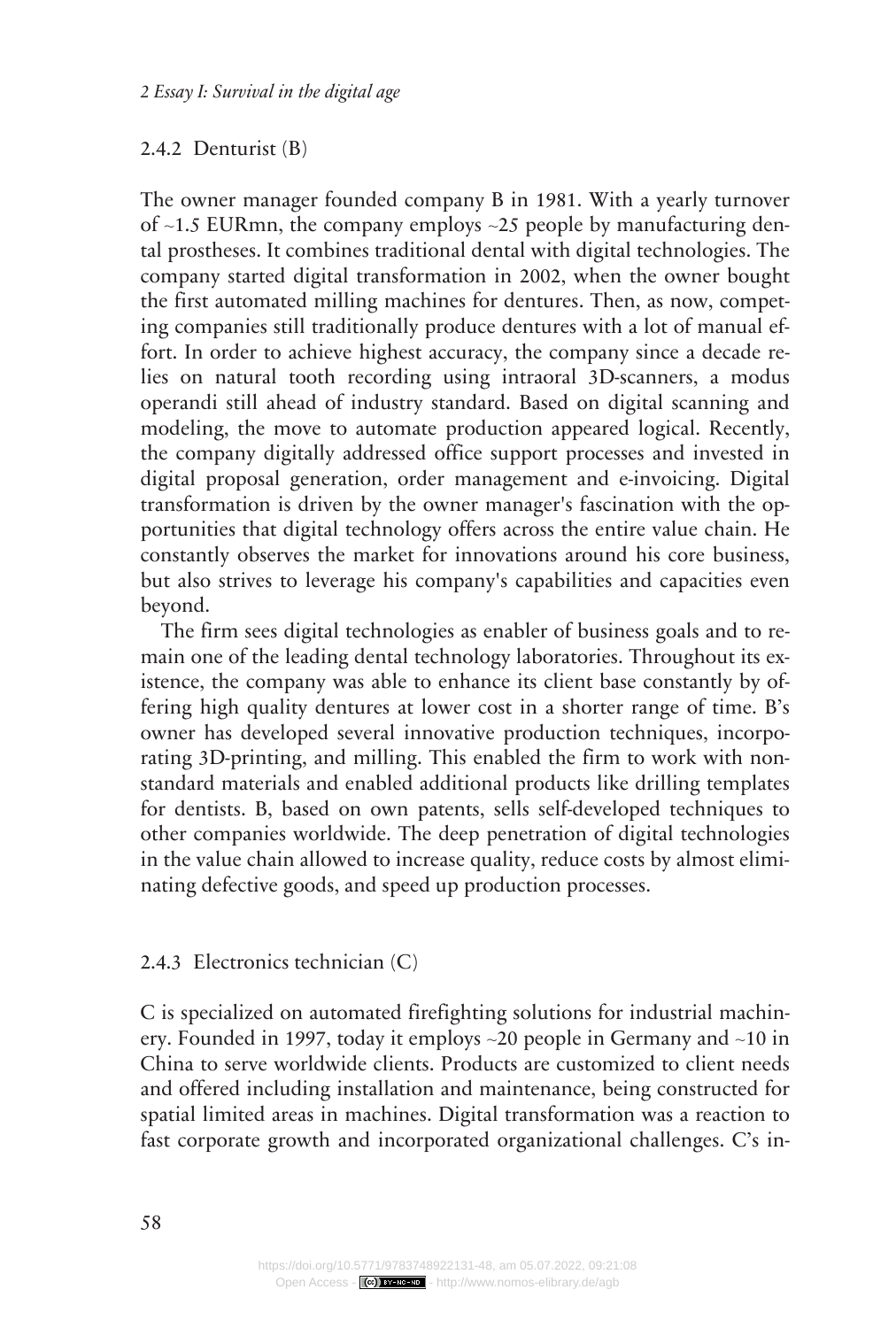dustrial customers requested firefighting devices to be implemented in automated production lines already in planning and construction phases. Therefore, the company developed necessary digital interfaces. Resulting remote maintenance services are now offered additionally to the regular service portfolio. All customer communication is enabled digitally incl. electronic billing. C owns a data base covering all historical installations. Thereby, physical maintenance works at clients' sights, causing costly production outages, can be planned with a high degree of precision, including necessary parts and actions. This led to quality and efficiency improvements of products and services. At the time of this study, the firm is in the latest development stages of a completely new product family, based on the digitalization of industrial fire prevention.

The newly innovated, digitally enriched product will set a new industry standard regarding reaction times and integration in digital machinery environments. The company expects to benefit from tighter strategic alliances with its current as well as new customers. Also, C is increasing its efficiency due to comprehensive reduction in manual office work as well as digital tool usage in preparation of assembly and installation processes. Employees, based on the cloud database, digital part lists and office workflow management, can use travelling times more effectively. While in earlier years billing took several months, as technicians are on assembly for several weeks in a row, billing is now executed within days.

#### 2.4.4 Electronics technician (D)

D is a world market leading producer of sensors for various fields of applications. Based in Munich, it owns branch offices in China and the USA. Core products are capacitive level sensors and optical sensors, which the company develops and produces tailor-made for its B2B client base. The firm, founded in 1983, is family-owned with ~120 employees. Due to its core product focus on sensor technology and constant R&D activities, working with digital technologies always was part of D's DNA. Customers request the firm to stay at the edge of digital developments with respect to products and processes. On the product side, the firm engages in the internet of things (IoT), developing sensors, which can communicate among each other as well as among a network of machines. On the process side, D has introduced a new enterprise resource planning (ERP) system with a customer interface, so that customers can place their orders directly within the company's order management system. Feedback from customers is giv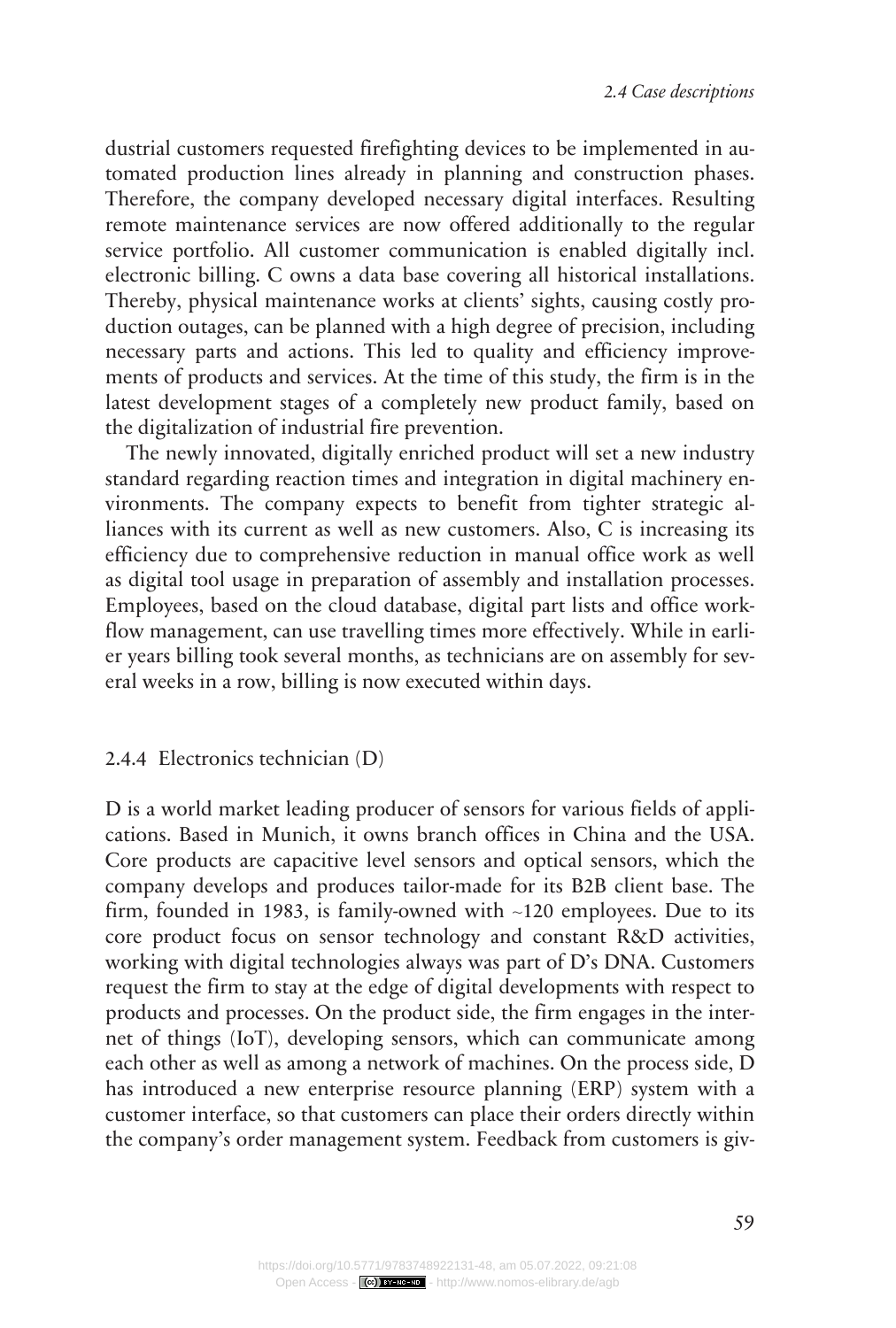en via a one-click feedback system, thereby creating an early warning system for potential process threats. Being in a knowledge driven industry led D to implement a comprehensive, yet easy to use, social-media-like internal communication platform and included knowledge management system. An automated database using text blocks was introduced in order to avoid extensive editorial work when creating user and production manuals. As the company is active globally, social business networks play a major role to communicate with partners and customers.

High customer centricity involving digital technologies has led the firm to conquer a niche market and to develop its unique selling proposition. The ERP-integrated order management helped to reduce office work and to avoid recurring mistakes due to manual data handling. Automated billing will be the next step to realize an order execution without manual interference. In order to tighten customer relationships, D is participating in the creation of a platform based B2B web shop, incorporating partner companies and allowing business customers to order integrated solutions online.

2.4.5 Joiner (E)

E's owner started the joinery with three employees in 1999. Today the firm employs ~30 people. It remains family-owned and serves the European market, focusing on production and distribution of woodwork with linoleum surfaces. At the time the owner started E, market situation was difficult caused by high competition. In wish for flexibility in personal life and less market pressure, the owner decided to leverage technological options he had in his manufacturing site, specializing his product portfolio on tables with linoleum surfaces. Based on first market success of the product, customer demand, and opportunities of e-commerce, the company opened its first web shop in 2005. Since then, E strives to use innovative technology to distribute products in a convenient, customer-centered manner, e.g. via an online 3D-configurator and integrated live chat function for direct customer interaction. Relying on online sales as single distribution channel included investments in SEO and SEM. In order to streamline the order execution process, E introduced a product-data management tool, which interconnects order entry, production terminals and customer communication.

The interplay of a highly specialized product portfolio, automated cutting, milling and finishing machines in production, and online sales, led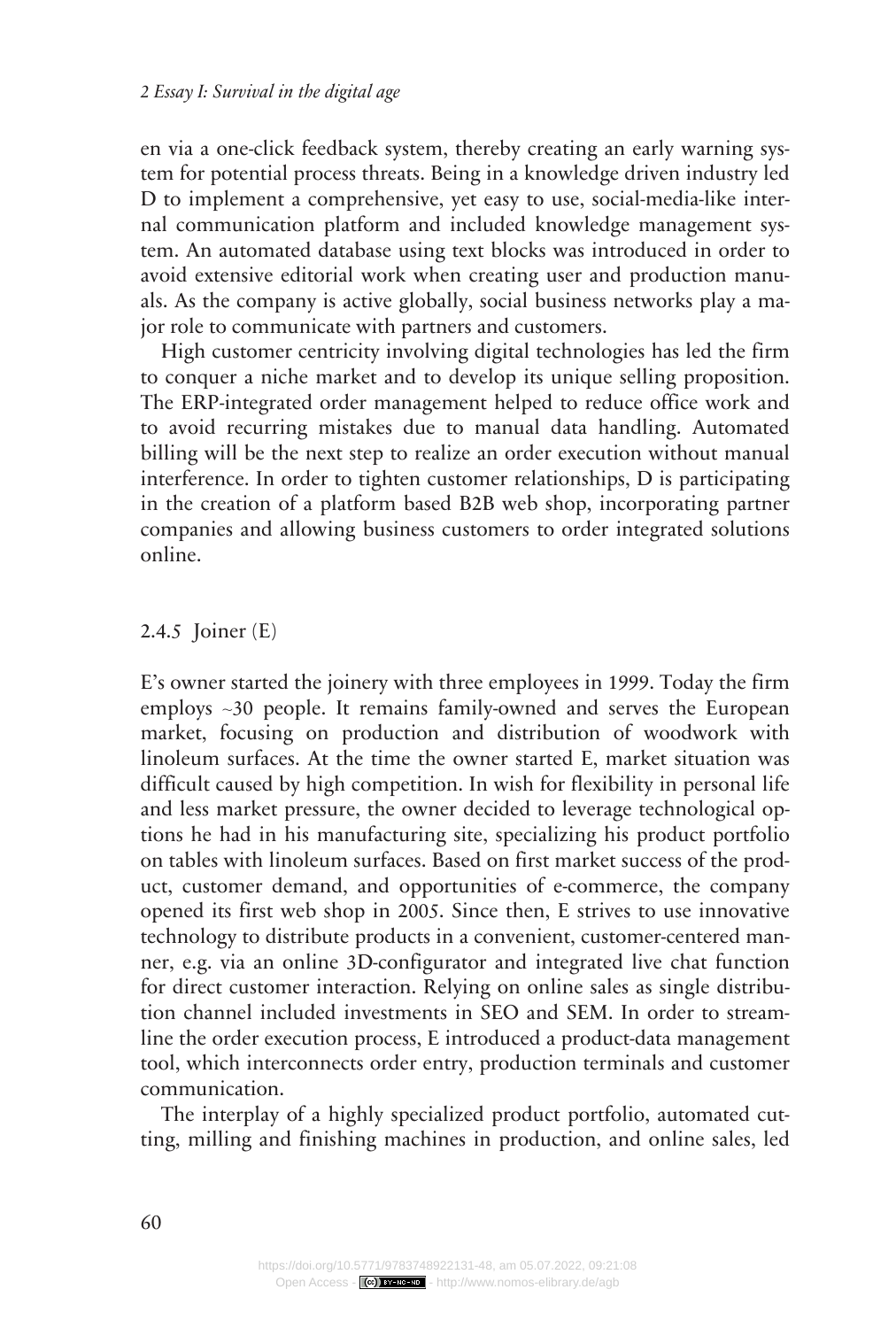the company to conquer a niche market. The company's expertise regarding user experience and technological capabilities around its web shop provide competitive advantage. The high degree of automation throughout the production processes yields efficiency gains. By avoiding manually caused information gaps as well as defects, customer rejects and waste were minimized. The employment of lower skilled people in production led to decreasing labor costs.

2.4.6 Metalworker (F)

With ~30 employees, F, since 1985, is focused on the individual development and production of special purpose tools via metal and mold construction. Furthermore, it produces specialized parts for bicycles and bicycle trailers, and engages in plastic injection molding.

F's owner and management ascribe digital technologies a support function. In order to reduce the workload of office employees, e.g. taking calls by customers regarding orders and special requests, the company created its own web shop. As demand for plastic injection molding and customer requirements in this area have increased over the last years, the firm in this business field applies material handling via robots as well as digitally supported production planning.

The establishment of the web shop enabled higher sales as well as increased efficiency regarding office work. The automated production processes in plastic injection molding leveraged productivity, whereas product quality became better and output has increased.

2.4.7 Tailor (G)

G was founded in 1961. Being originally a toll manufacturer for leather goods, the present owner, the founder's son, created his own collection of traditional costumes and fashion. With currently  $\sim$ 5 employees, the company produces traditional dresses, high quality clothing for motor cyclists, and technologically enriched special clothing. Motivation for first steps of digital transformation came from customer requests 10–15 years ago. Out of a scientific project, the company was asked to combine textiles with sensors in order to document motions of the wearer. This newly gained knowledge today is used to enlarge G's product portfolio. The firm develops and distributes functional work fashion incl. sensors, e.g. to measure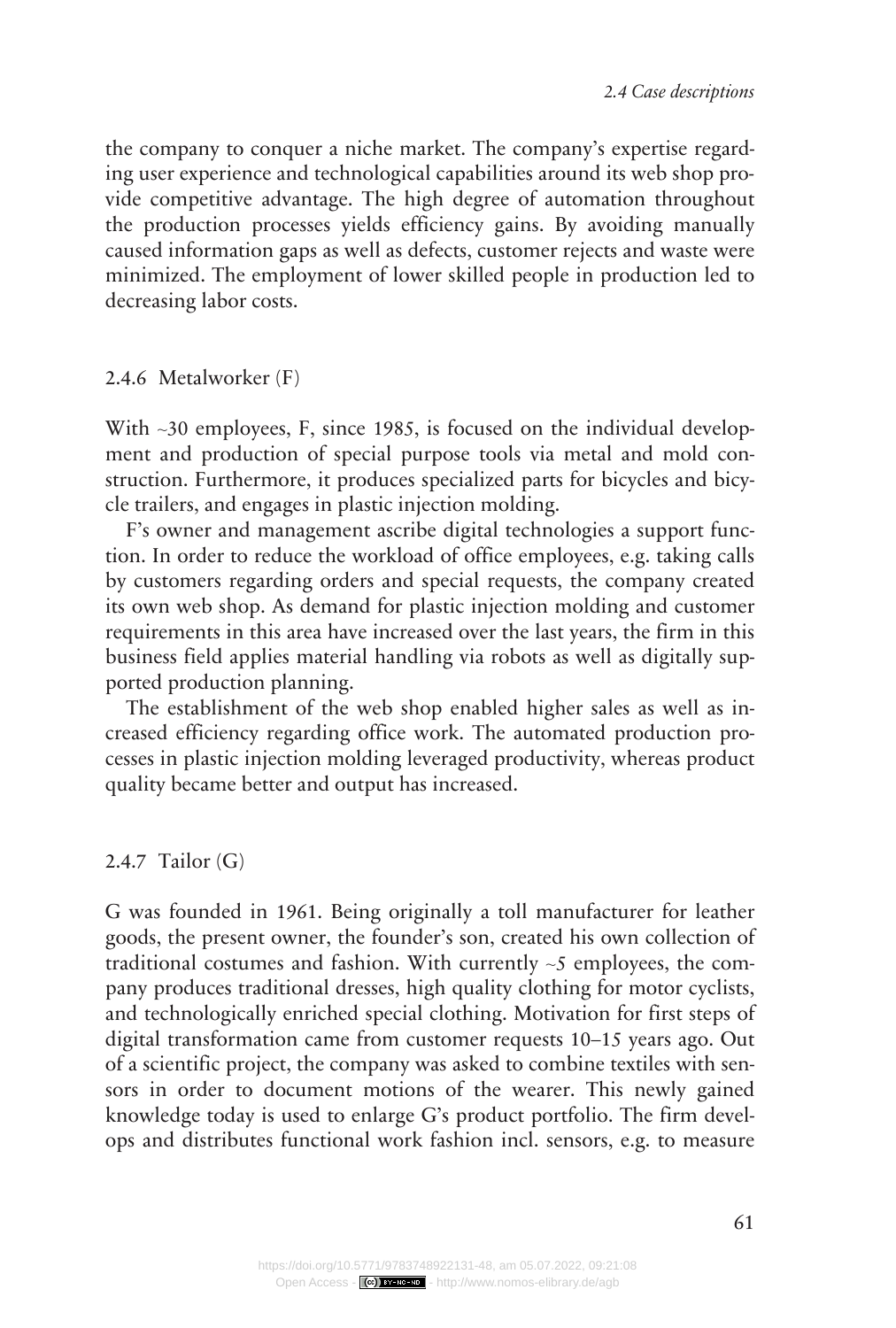vital signs and environment data. As a basis for all products, the company relies on customer satisfaction and good quality. Defects are repaired inhouse in order to gain knowledge and to improve new products. Due to concerns around quality and theft of intellectual property, the company only makes little use of digital technologies in production. Only standard sewing patterns are digitally exchanged with outsourcing partners, all critical expertise is kept in-house.

Proficiency in digital technology handling enabled G a position as preferred partner of various institutions and business partners, incl. universities, scientific institutes, and large corporations, when it comes to digitally enriched clothing and wearables. In order to gain financial and structural headroom for further R&D and product innovations, the company currently separates its wearable solutions business from the core business, traditional and biker clothing. Vision thereby is to improve the life of customers along their daily routines by a useful combination of digital technology and elaborate artisanship. Nevertheless, by exploiting light templates in combination with laser cutting, G was able to leverage quality and profitability of traditional products as well.,

### *Guidelines for formulating an SME's digital transformation strategy 2.5*

The following section unfolds a decision framework in the form of strategic questions, each enriched by answer options company owners can choose from in order to structure individual digital transformation journeys. The basic structure was provided by the four dimensions of the Digital Transformation Framework (Hess et al., 2016). Summarizing tables of all dimensions can be found in the appendix to this paper, 2–1 to 2–5.

## 2.5.1 Use of technologies dimension

The adoption of information technology across the company depends on the importance the owner ascribes to their usage. A general level of ambition lays ground for the intensity of technological penetration throughout the firm.

*Question 1: How significant is your firm's IT to achieve strategic goals?* The importance firm owners ascribe to the strategic necessity of adopting digital technologies shows great variation across the various companies. Opportunities as well as strategic imperatives dictated by clients are seen from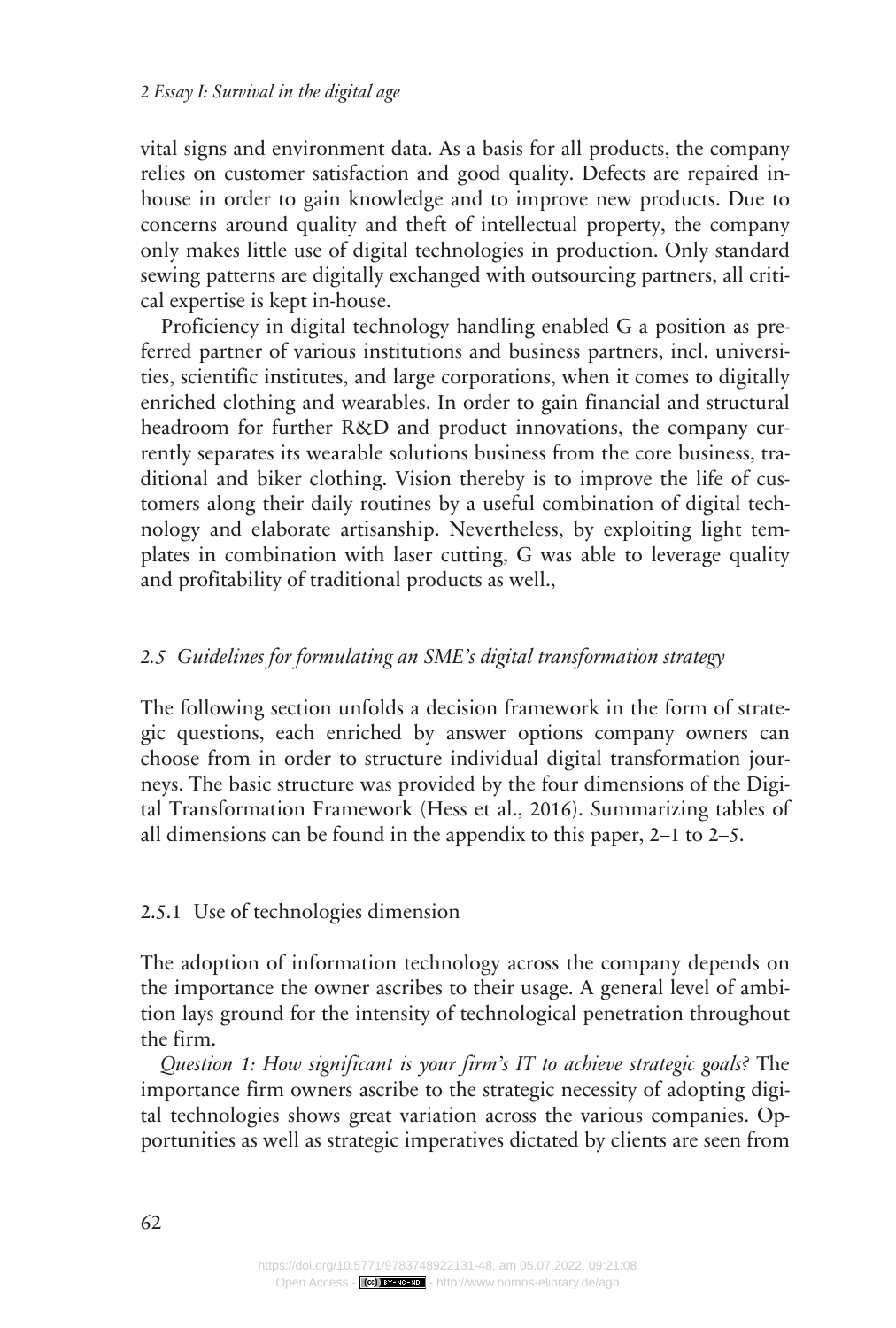different perspectives. Some firm owners consider IT to be an enabler of strategic goals. By actively absorbing digital technologies, they see new business opportunities arising. Being an enabler urges a firm to constantly observe the digital future an screen the market for technological advancements, e.g. in collaboration with scientific institutions. In contrast, other firm owners ascribe IT a support function to reach their strategic goals. In this latter case, digital technologies drive market developments, urging companies to adopt to a changing environment in order to stay competitive. Firms with a supporter lens screen the technological landscape for sources of improving their operations or aligning their processes with clients' value chains.

*Question 2: How ambitious is your firm's approach to new digital technologies?* In SME, technological ambition of the company owner is crucial for organization's openness towards digital advancements. Thereby, individual ambition is independent from the strategic role of IT as labeled in question 1, as personal experiences of the company owner, existing capabilities among the company's employees or among firms' networks, the financial situation of the company, or the risk-taking appetite as well as some inventive genius are more decisive factors. While cautious company owners may in general trust on well-established technologies with a proven record of accomplishment and reliability, more curious and entrepreneurial minds might strive to dive deeply into new technological developments. Those firms who are at the forefront of innovating new technologies are labeled innovators. They search for cutting-edge technology, regarding their products and services as well as with a view on their operations. Companies, who are not engaged in this fundamental style of research but see opportunities from being the first ones to apply new sorts of technologies to their individual field of business, are named early adopters. They actively screen the market for recent developments, in their own field as well as in other sectors, and try to exploit them as early as possible in their own field. The most conservative firms, called followers, rely on wellestablished solutions, which have already been applied in similar environments and to similar challenges. Motives of the firms' own accord mainly arise from the wish of leveraging efficiency across processes; external triggers are mainly customer requirements.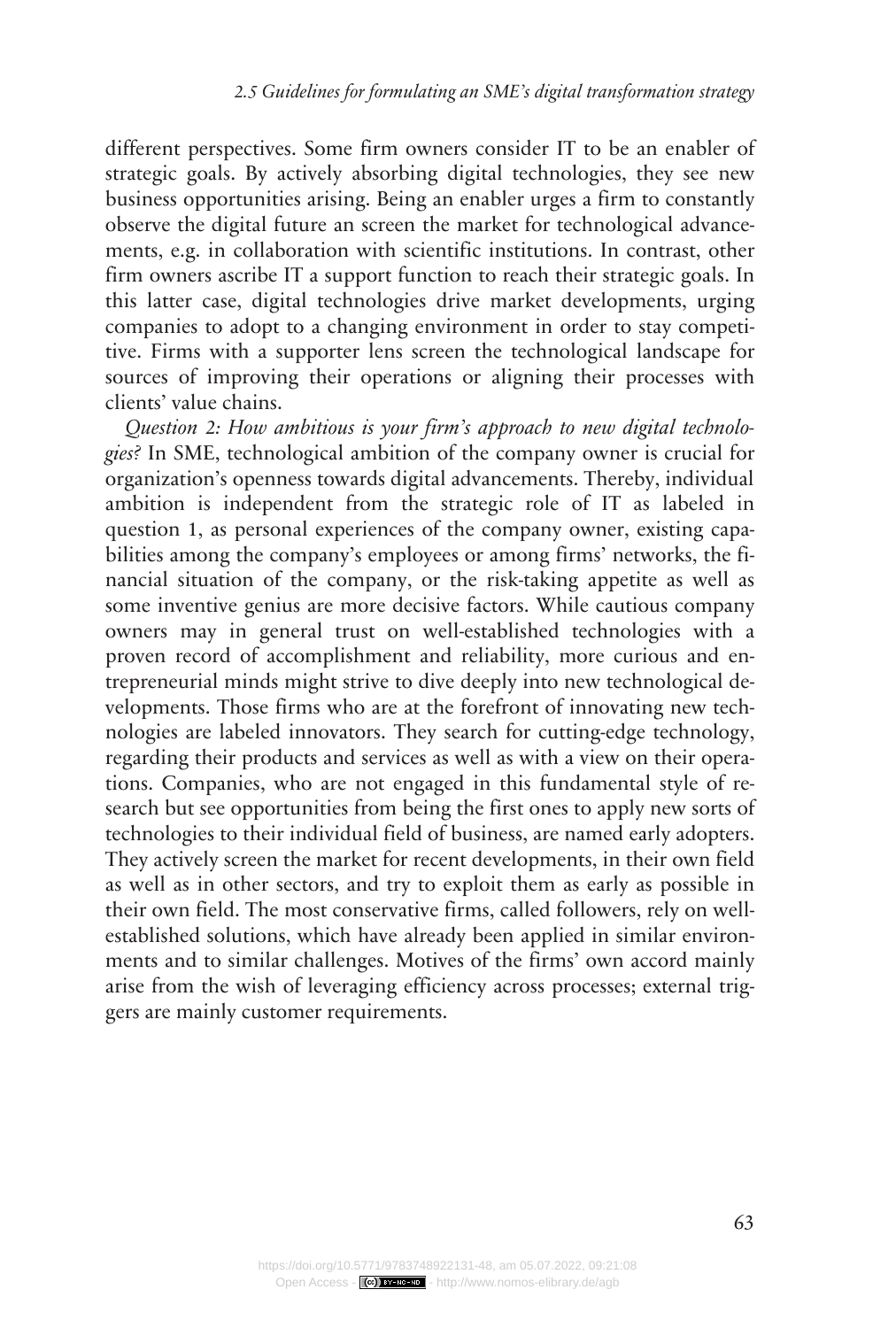#### 2.5.2 Changes in value creation dimension

Defining the model of value creation is the most severe task for the owner of a company. As digital technologies have proven to revolutionize competitive landscapes within a few years, a digital transformation strategy must target the mode of generating revenue, sources of efficiency, and the constitution of a firms' value network.

*Question 3: How can your firm digitally leverage sales?* The ubiquity of the internet accompanied by IoT technologies are changing purchase and sales processes in both B2B as well as B2C relationships. It is an important task to define the role of digital channels in market positioning. Firms need to define how digital their interface to customers and their interaction to potential buyers should be, a crucial point in an SME environment where often there is no sales team, but instead company owners and their office support staff do sales. The cases imply that online presentation of products and services on the company's website or via social media channels is an imperative, independent from the target customer base. B2C as well as B2B focused companies all try to be present online at least with a website, but also using private and business social media sites. The same holds true for product sale via web shops. The decision for direct online sales is more dependent on the type of products offered, market dynamics and current and future customer habits than on the target customer base. Sophisticated online responsiveness labeled as the ability to enter in a mutual dialogue with the customer, using the website or social platforms as a trigger, is mainly deployed by B2C focused firms. This is also the case for the engagement in SEO and SEM. Both are only practiced by selected case companies after thorough investigation of the impact of their marketing budget allocation.

*Question 4: How can we adapt our product portfolio?* Digitalizing the product portfolio and thereby exploiting opportunities for new sources of revenue creation is a crucial task within a digital transformation strategy. It yields the chance to stay competitive and to differentiate against competitors. Digital technologies can become components of products themselves, but they can also be utilized in the development and production of analogue products to create competitive advantages. Furthermore, the case companies leverage options for individualization and standardization. Digital production techniques and data analytics allow the realization of so far impossible geometries in production, as well as digital simulation and calculation of products and services, and thereby facilitate an offering of client-individual customization via design and functionality. On the other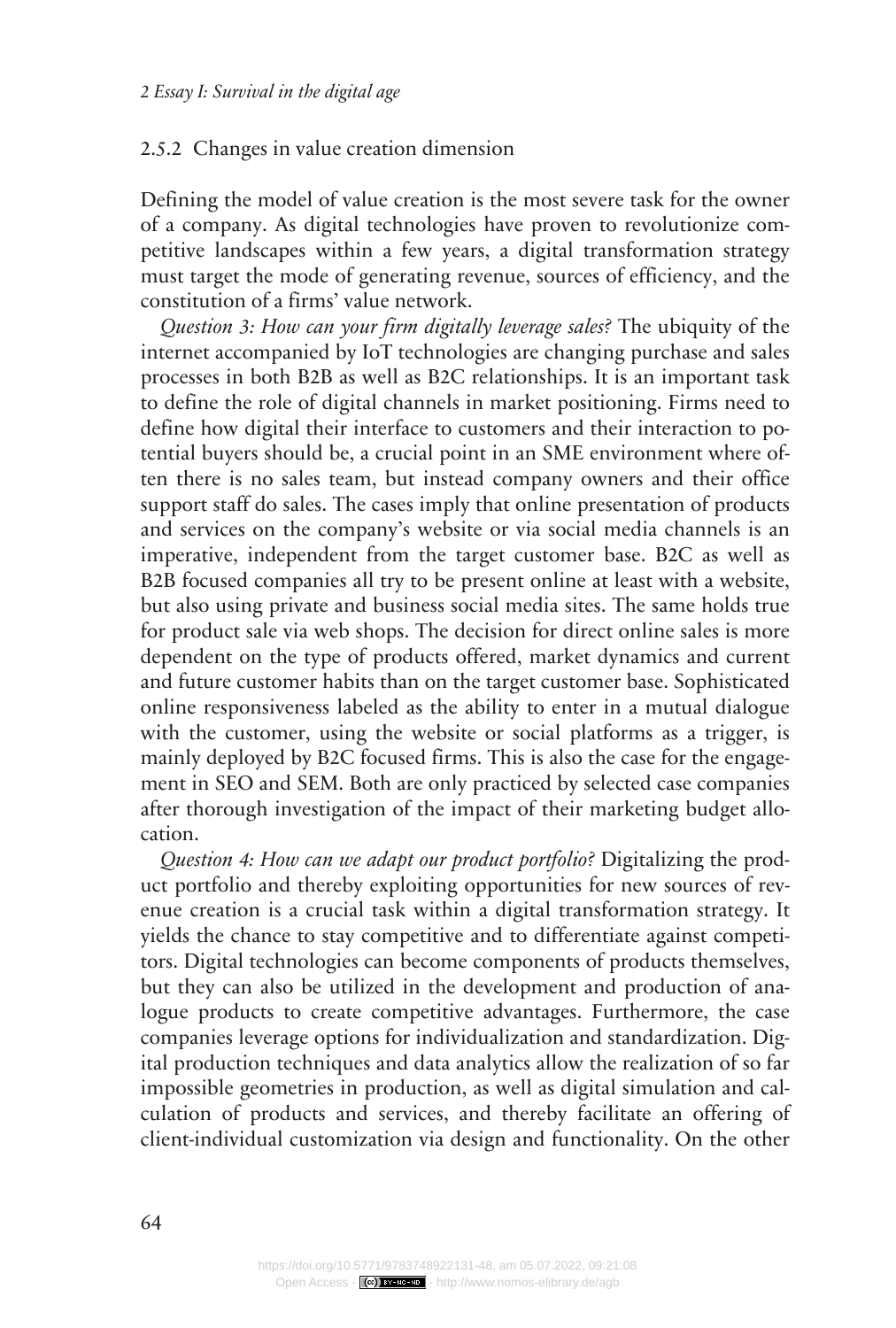hand, digitally enriched and data driven production processes reveal the feasibility of using identical parts or materials in situations where customers do not value manually enabled individualization.

*Question 5: How can your firm increase the efficiency of its processes?* Five out of seven cases under investigation mentioned that usage of digital technologies is mainly seen from a standpoint to increase efficiency throughout process operations. Only companies B and G tended to see digitally enabled product adaptations as their key focus, despite also exploiting digital technologies throughout their operating models. Main source of efficiency improvements across the cases is the substitution of manual production steps by automated production, thereby realizing speed advantages. Nevertheless, superior quality of goods by reducing rejects, trash and processing time is always seen in combination of seeking speed advantages. To realize the full speed and quality potential of digital production facilities, all cases benefit from a major shift in craft process operations. Traditionally, the usual, time consuming mode of operations was to program necessary metrics into every single machine on its own, which is now done centrally and only once. Another source of efficiency is the reduction of average wages in production by employing lower skilled people who need less training and experience for the handling of digital machines in contrast to manual material treatments.

*Question 6: How can your firm leverage efficiency across its value network?* All company owners see digitally facilitated or enabled vertical and horizontal partnerships along their value chain as a key factor of success in digital transformation. The internet, simplified methods of data processing, and communication via mobile tools make inter-company cooperation more efficient or even possible, as new partners can be identified via internet and social media research. Some cases use outsourcing in production, enabling an efficient allocation of technological production capabilities across the value chain, e.g. a focus on the production of selected goods, preliminary production steps or focus on design and on-site assembly. As conceptualization and realization of website design and updating as well as a firm-tailored IT infrastructure are considered rather complex tasks, all cases outsource website programming and hosting, operational systems programming, and IT services. Companies C and D are connected to their customers via electronic data interchange ("EDI") interfaces, allowing them an automated exchange of product and process data with their customers and contributing to a favorable strategic position, based on tight digital and processual integration. Some innovator companies struggle that key partners do not understand the favorable impact of their products,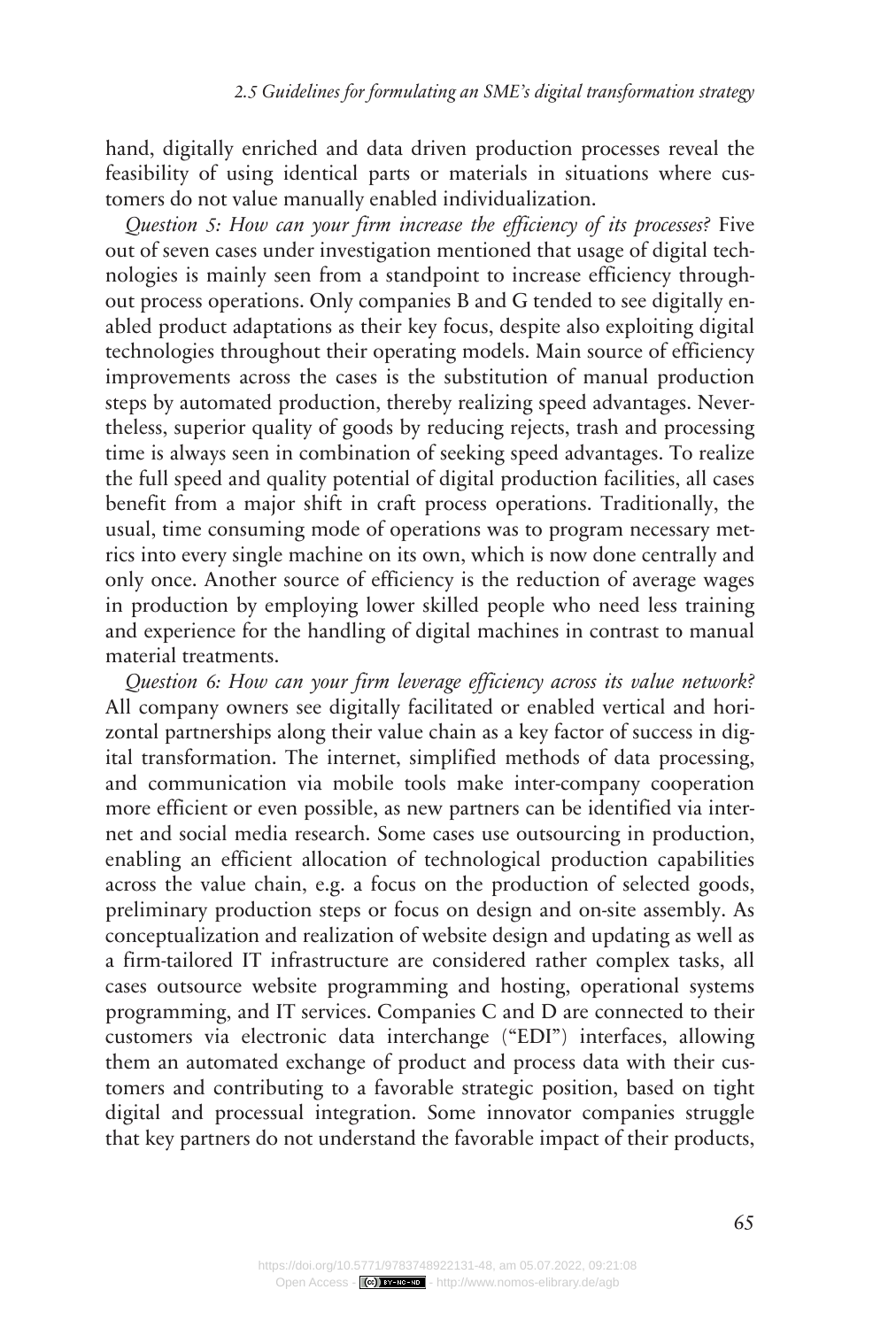processes and services. Therefore, both pursue the technological education of key business partners, aiming for tight interaction and realizing joint digital progress.

*Question 7: Where is it an option not to engage in digital transformation?* It revealed to be interesting where leaders in digital transformation see potential analogue hideaways in contrast to digital imperatives. Usage of digital communication channels is considered an absolute must. The same holds true for the implementation of digital production technology. However, the company owners admit that not everything that can be handled digitally must be handled digitally. In case of proven economic disadvantages like insufficient quality of automatically vs. manually crafted products, permanent resistance from the staff leading to processual distortion, or a high risk of knowledge theft, some company owners decided to omit digital potentials. Still, almost all company owners state that some persistent advantages they draw from technology usage would not have been possible without failure, so a general "refusal of digital" is not considered a viable decision option. At last, customer requirements may slow down digital transformation as they require paper-based exchange of information.

#### 2.5.3 Organizational changes dimension

Going through a digital transformation requires a company to reconsider its organizational structure. Firms must define responsibilities, decide about the appropriate entity structure, plan on how to realize a necessary employee structure and how to ensure that a required skill set becomes integrated to the firm.

*Question 8: Who is in charge of the digital transformation endeavor?* A specialty of SME is the centralization of leadership where the company owner mostly plays the strategically decisive role. When it comes to digital transformation, most cases show a joint responsibility of the management team in decision making. In four of the cases, the management team consists only of family members; two cases have a person in charge of the position of technical director, comparable to the role of a chief technology officer. In all cases with a team approach, the mode of operation is that one dedicated member of the team is responsible for making suggestions towards technological improvements, but final decision and execution are taken care of as a team.

*Question 9: Do you plan to integrate new operations into existing structures or to create separate entities?* In the execution of digital transformation, some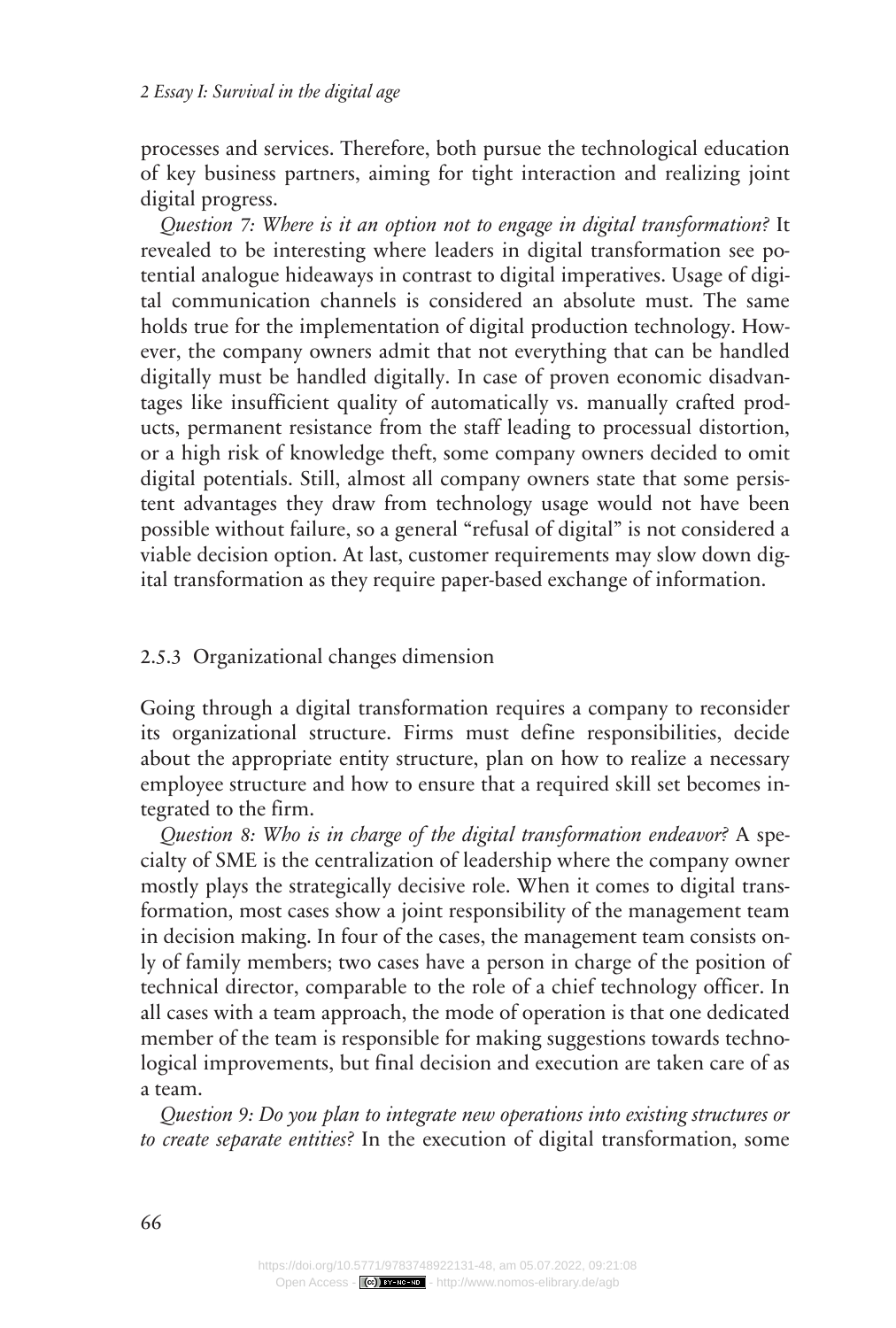company owners reach a seminal moment, where they ask themselves about the strategic relationship between their traditional and their future business models. Across the case companies there where two decisive factors that bring along the strategic question of how to arrange the future company structure. At first it can occur that new business operations require technologically skilled employees like engineers or IT specialists, who tend to earn a lot more compared to previous employees. At second, necessary investments tend to raise considerations around financial resources and the incorporated risk profile of the company.

*Question 10: What types of operational changes do you expect?* Being able to react and adapt requires a clear understanding of expected changes that digital transformation will cause across own as well as contiguous industries. The most important area of change is seen in the improvement of business processes, where incremental developments in the future are expected at an even more intense level than today. Mainly affected are production and office related areas, where e.g. the use of workflow management systems, product data management systems as well the integration of NC programming and production still yield a lot of headroom for improvement regarding usability and customizability to individual requirements of businesses. Along come expectations around a new set of required skills based on digital technologies. In all areas of the firms, employees will need at least a basic understanding of digital tools. A third aspect of expected change concerns products and services. The firms agree that classical craft products will remain also in a digitalized world, but clients' expectations regarding quality, design, and delivery times will increase due to the exploding number of design and functional options, logistics, and digital production techniques. Besides, digitally enriched products are expected to see considerable market growth.

*Question 11: How can your firm realize a target employee structure?* As most of the case companies expect a changing skill set among their staff, the acquisition of necessary competencies is seen of major importance. All firms agree that two modes must go together. On the one hand, the companies must develop their existing staff by fostering general willingness to develop additional knowledge. On the other hand, all companies agree on the long-term necessity of attracting young employees, so called digital natives, to push digital transformation. Thereby the formal qualification, e.g. in a certain skilled craft, steps back against the digital affinity and knowledge of digital tools of applicants. Hereby, all cases see a positive side effect of being a digital leader. Whereas many companies generally complain about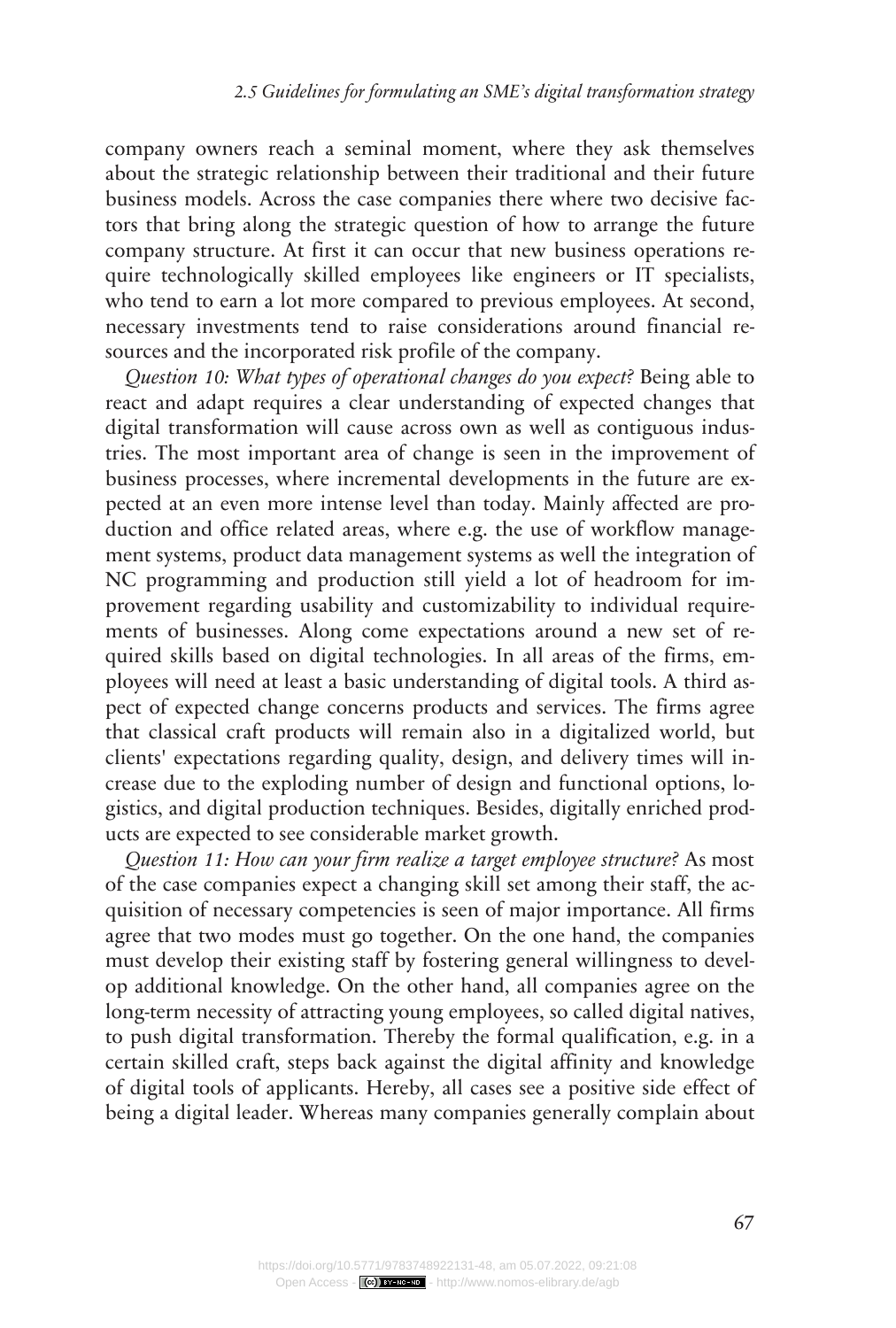the scarcity in skilled workforce, the companies under investigation consider their reputation as a clear advantage in this war for talent.

*Question 12: How can you personally acquire necessary competencies and inspiration?* The ability to assess technological advancements requires the company owners to be familiar with major technological developments in their fields. All cases show that mastering digital transformation requires both, formal competencies as well as the inspiration to transfer them to their traditional craft business models. Since both go hand in hand, there is no difference between the options where to obtain them. Internally, company owners source their knowledge from regular feedback, given by their staff. External sources for expertise are evaluated by the case companies purposefully on an implicit cost-benefit-basis. All cases consider the chamber of skilled crafts a valuable source of knowledge but vary in the intensity of usage. Some rely on the consulting services of selected experts, whereas others regularly take part in information sessions. Other options to obtain external knowledge and impulse are voluntary, self-organized experience exchange groups, or trade fairs, where company owners search for products and machinery augmenting their sources of value creation, in addition to meeting clients and highlight their own developments. A last option to capture external knowledge are specific vertical networks, including e.g. practitioners from related industries, and scholars from academia.

#### 2.5.4 Financial aspects dimension

Most of digital transformation efforts require significant investments, e.g. in assets, human capital, but also R&D. The case companies ascribe 30– 70 % of their total yearly investments to digital technologies. They also agree on an implementation and learning time of at least one year until positive effects from digital transformation components are realized. Therefore, a solid financial structure is critical. At the same time, eroding margins in traditional core business areas may trigger company owners to consider steps towards increasing efficiency or exploiting new revenue sources. To finance all endeavors, different sources of capital are worth evaluating.

*Question 13: How strong is the financial pressure on your current core business?* If primarily analogue business models continue to deliver sufficient profits, many company owners neglect the necessity for digital transformation. When margins start to plunge, it may be too late. Therefore, company owners should carefully evaluate their whole product portfolio based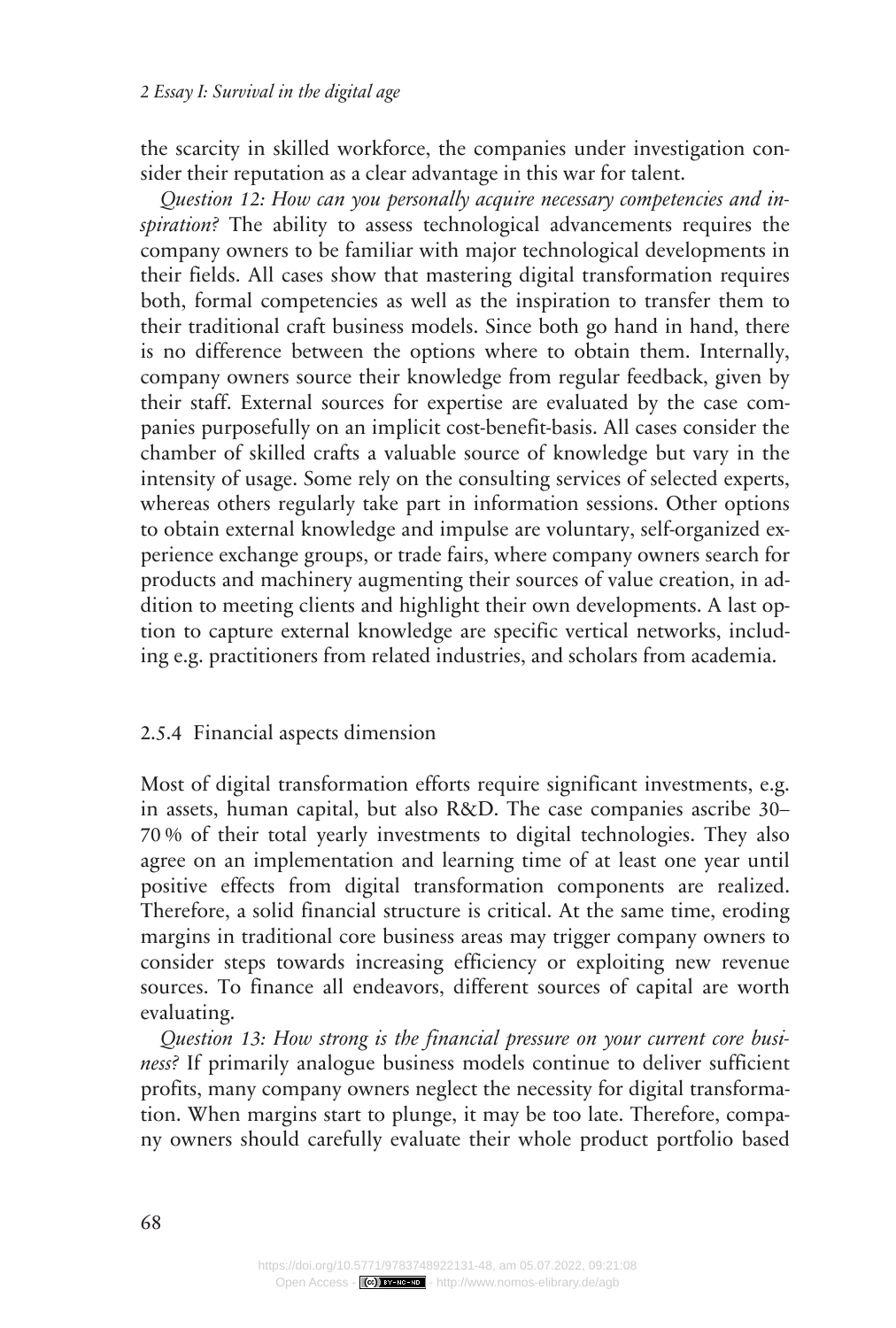on the inherent financial pressure, i.e. the ability to deliver stable or, at best, increasing margins. As soon as they see signs for margin deterioration, action becomes an imperative. For SME, this aspect becomes even more important due to limited economies of scale. Four of the seven case companies see a major threat for themselves as well as other craft businesses, when industrial players enter competition with small-capacity craft businesses, e.g. based on technological advancements that enable lot size one without profit limitations.

*Question 14: How will you finance the digital transformation endeavor?* Financing digital transformation activities remains a tough question for SME, especially as limited financial resources are one of the key characteristics. In general, due to limited size and recoverable assets, banks remain reluctant when it comes to lend money, especially for digitally ambitious endeavors without proven economics. Still, most cases under investigation see a mix of internal funds from cash flows and loans by their house bank as sufficient. Additional equity financing to fund digital venture ideas is only considered by one firm owner. The rationale is the lack of openness and understanding of his house bank for innovative business ideas, accompanied by own risk considerations to secure the persistence of traditional business. Therefore, the owner sees no alternative than using all financing options possible for gaining headroom for incremental growth, especially private equity in the form of venture capital and crowdfunding. Wherever possible, all companies have already applied for public funds, e.g. economic development programs, subsidized loan programs, or research funds.

#### *Discussion 2.6*

Confirmations and differences from existing findings arise on three levels: the *style* in which SME owners tend to think about the development of their business compared to employed managers, relevant *categories* to be covered, and around the *options* company owners can choose from in order to individualize their digital transformation strategies.

SME owners think in a selected *style* about the formulation of their individual digital transformation strategy. This holds true across all categories but becomes obvious when defining aspects of future value creation and organizational aspects. It appears that SME owners tend to define a strategy for their firm highly realization focused. This is indicated by the fact that they ask themselves e.g. "How can my firm digitally leverage sales?" and see the options "Present products on website or in social media", "Es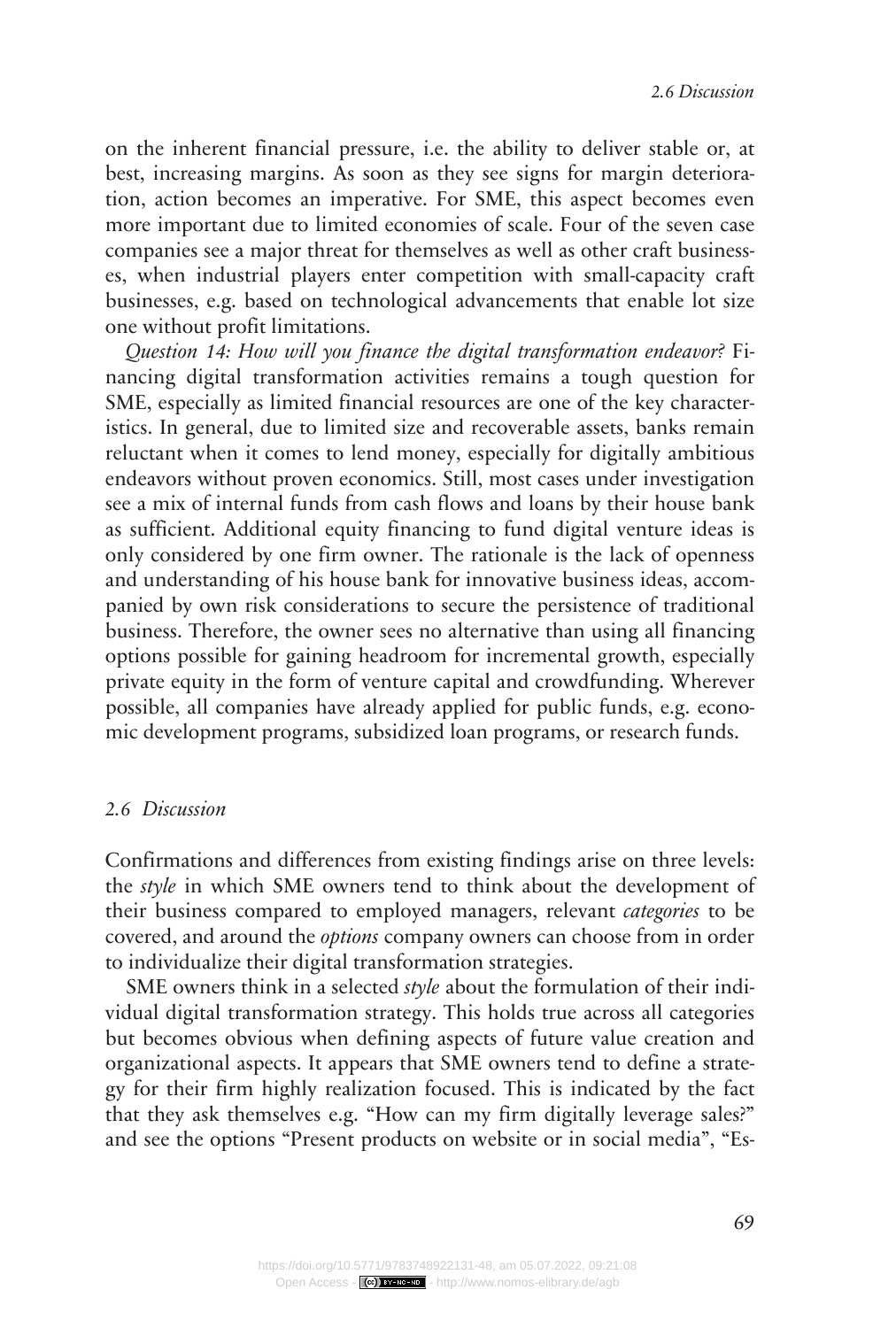tablish web shop", "Engage in Search Engine Optimization/Marketing", and "Communicate with customers online". They also ask, "How can my firm adapt its product portfolio?", potentially with "Fully digital products", "Production techniques/ patent usage", "Individualization", and "Standardization". I find that SME leaders take a multichannel perspective as well as a limited number of potential optimizations in their product offering for granted and set this knowledge in the context of their business. Results from larger corporations tend to be contradictory. While findings from media industry are in line with my results (Hess et al., 2016), findings from insurance industry indicate that the decision options towards a digital sales channel transformation is not predetermined between analog/ physical (Wiesböck et al., 2017). Dissociated from any industry specificity, SME leaders seem to sacrifice some degree of freedom in their decision making towards the scope of their digital transformation in order to gain focus on the realization of benefits.

The general architecture of the digital transformation framework (Matt et al., 2015) is corroborated by this study. *Use of technologies, changes in value creation,* and *financial aspects* remain top-level strategic dimensions valid for SME. This fortification shows the theoretical suitability of the construct to analyze digital transformation on a common ground. Regarding applications in practice, this finding indicates that practitioners can define digital transformation strategies with at least an acceptable probability to succeed for various companies on the common ground of the proposed categories. Nevertheless, in order to increase fit with the driving thoughts of the owners of the companies under analysis in this study, I suggest to introduce an "organizational changes"-dimension instead of a *structural changes* dimension. In their initial framework, Matt et al. introduced "structural changes" referring to "variations in a firm's organizational setup, especially concerning the placement of the new digital activities within the corporate structures" (Matt et al. 2015, p. 341). While I agree on the importance to assign responsibilities, organizational positioning of new activities, focus on operational changes and the development of competencies, I see these aspects in an SME context affecting structural as well as operational aspects. As SME show differential structural characteristics compared to larger corporations, operational and human centric aspects like employee structure or business network of the owner manager gain higher importance compared to formal responsibilities and compared to the integration of new operations in the firms' structures. The term "organizational changes" incorporates more emphasis on human factors in the concep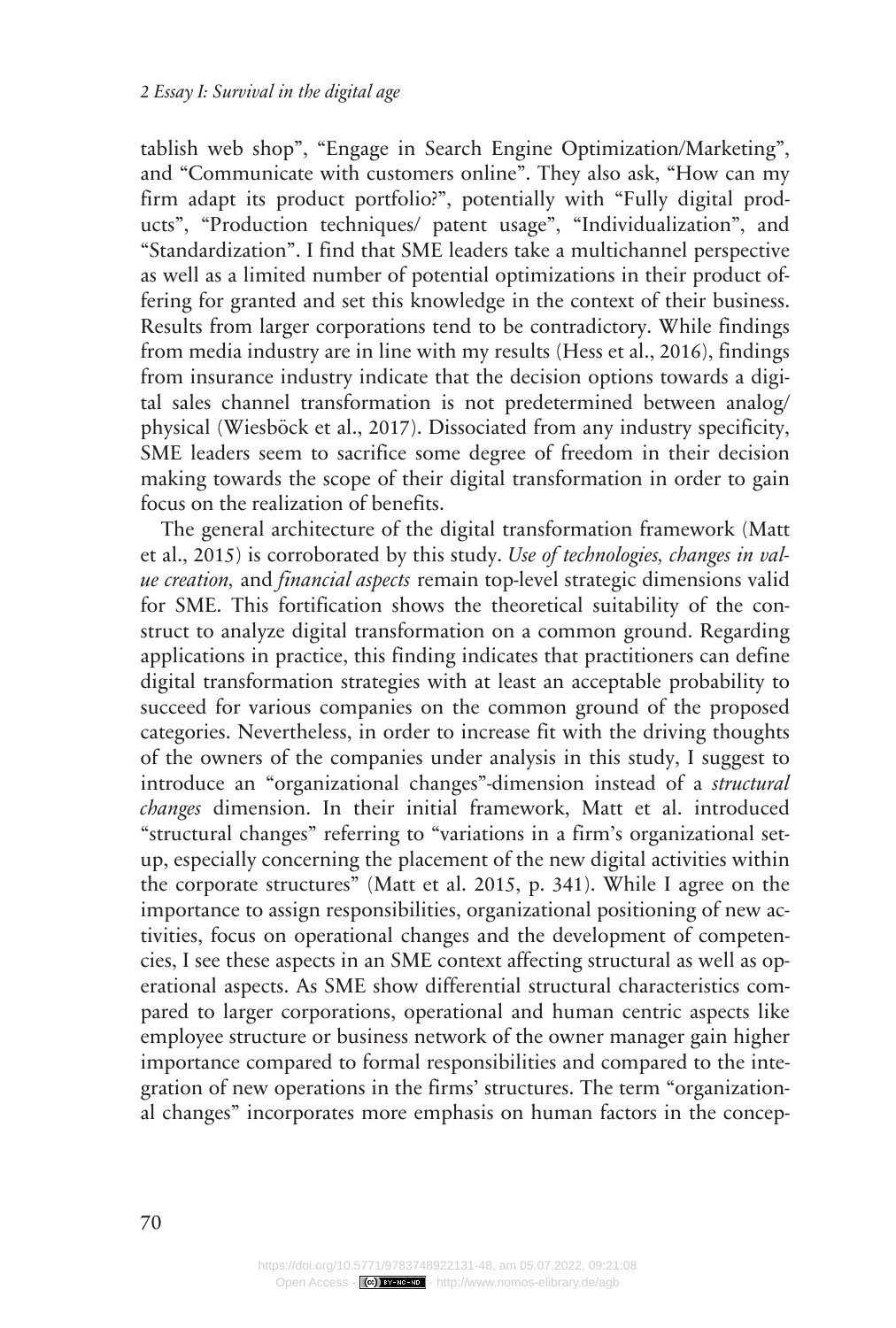tion of a digital transformation and therefore provides a better representation of the SME context.

Regarding strategic questions and options within the overall four categories of the digital transformation framework, I find three categories to be influenced by the SME environment. Only the *use of technologies* category, defining the importance a company is placing on IT in general, and its technological ambition, proves valid also for the seven SME companies in this study, as it has done for media companies (Hess et al., 2016) and insurance companies (Wiesböck et al., 2017). As this fact confirms the generalizability of the digital transformation framework as a theoretical construct, it points out an essential acknowledgment for the management practice in digital transformation: ascribed significance and ambition by either company owners or managers form the basis of success in digital transformation throughout every business environment.

The category *changes in value creation* is strongly influenced by the SME setting. I find five strategic questions SME owners ask themselves around the future scope of their value creation metrics. The structure of these questions represents a comprehensive toolbox where digital technologies support the management of SME to strengthen elementary parts of their business model. This comprehensiveness has not been identified within specific industrial, large corporation environments. Digital transformation strategies in the media industry are limited to transformations in sales, product offering, and resulting future main business scope, neglecting an efficiency perspective (Hess et al., 2016). Large insurance franchises cover aspects of operations and efficiency next to sales, product offering and new sources of revenue creation and ask for the future main business scope (Wiesböck et al., 2017). Covering and bundling those same aspects, the SME perspective I present is less differentiated based on its industry-neutrality. New questions from the SME perspective arise in two fields. Firstly, SME owners strive for inter-company efficiency by trying to leverage efficiency across their entire value networks in collaboration with suppliers, partners and clients. Secondly, they urge to become indispensable partners for their clients by getting connected to them via automated interfaces or engage in the technological education of their business partners. Another SME specialty is depicted by the option not to engage in digital transformation.

Having elaborated on the term organizational changes in the contrast to structural changes before, I find SME influence especially on the content level of this category. The owner manager himself together with his management team always takes the responsibility for transformational actions.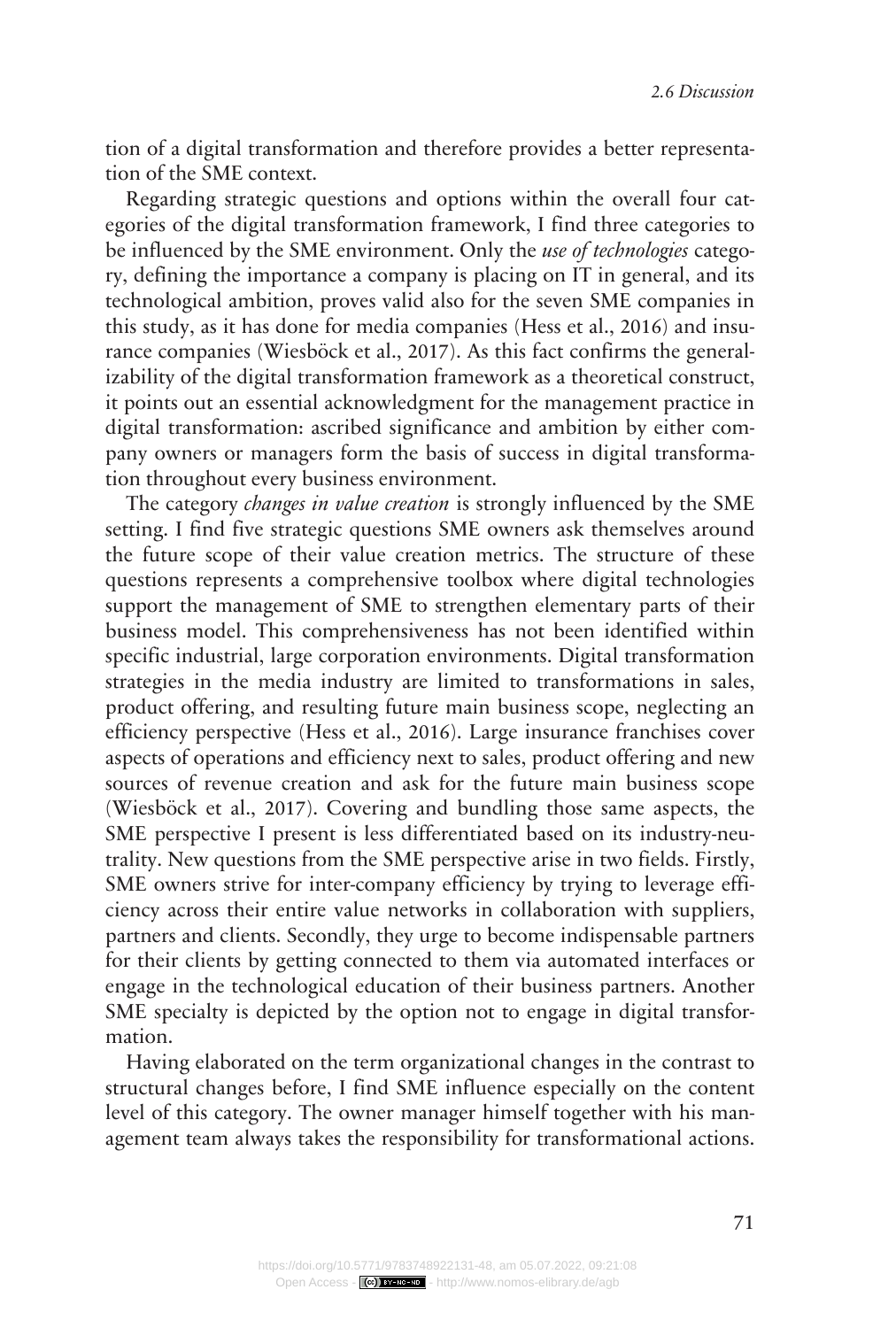There is no C-level structure of responsibilities as seen in large company environments (see e.g. Hess et al., 2016; Singh & Hess, 2017; Wiesböck et al., 2017). SME always take steps of digital transformation based on an integration in existing corporate structures. Only in the case of highly ambitious initiatives, SME consider founding new legal entities. In this perspective as well as in the focus of expected operational changes, there is no difference in the findings on SME compared to larger corporations. Further differences arise from the operationalization of competency building. Large corporations from media and insurance industry take a portfolio management approach towards competency building, incl. takeovers and external sourcing (Hess et al. 2016; Wiesböck et al. 2017). SME focus only on two areas of actions: they develop their existing staff and are eager to attract young, digital affine talent. It is in the particular interest of SME owners to find ways to personally acquire the necessary knowledge about digital technologies. Taking their own responsibility for the firm for granted, they consider proficient knowledge around future developments driving their business as mandatory and evaluate multiple options for knowledge generation. Surprisingly, research on large corporations neglects this aspect.

Finally, this study extends the financial aspects category from the SME perspective. SME owners as well as corporate managers examine the margin development in their core business areas in order to prioritize the necessity of investments in digital technologies. When it comes to financing, SME differentiate more sources of capital in comparison to large corporations, incl. public funds. External equity financing and crowdfunding remain niches, but still observable.

#### *Conclusion, Contribution, and Limitations 2.7*

This study extends previous work on digital transformation strategies in specific industries, all conducted based on case studies of large corporations, to a cross-sector SME setting. I show that the general categories along which SME and large corporations structure their digital transformation endeavors do not differ widely. "Use of technologies", "Changes in value creation", and "Financial aspects" are useful categories to serve companies of all sizes. The SME perspective adds some options on the detailing level. While large companies additionally focus on structural aspects in their digital transformation, I ascribe the term organizational aspects better fit to the conceptual considerations within SME. The absence of hierar-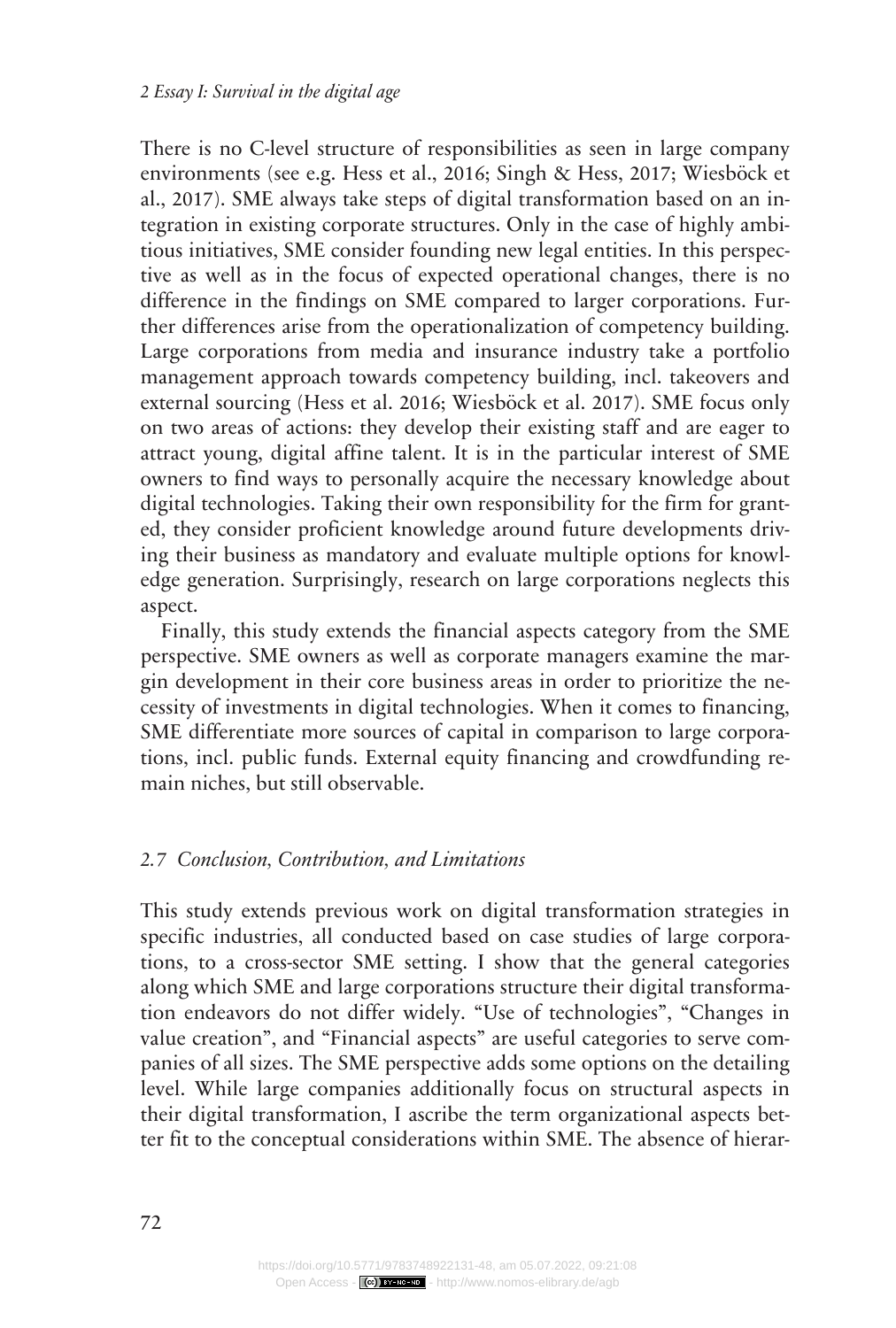chy between categories points out complexity and multidimensional nature often ascribed to digital transformation.

For the analysis, I have chosen a clearly defined segment of the German economy, covering about one million SME. Collaboration with technology experts of the chamber of skilled crafts guaranteed access to the firms under analysis, yielding reliable and unbiased data. With the number of seven cases, I more than double the sample size of comparable studies in large corporations. Picking up skepticism about external validity of casebased research in general, seven cases out of one million is far from being representative. This study claims transferability to the context of heterogeneous challenges SME face when dealing with explicit or implicit thoughts of strategy development towards digital transformation. There is a need for more research to ascertain whether the findings of this study can be more broadly generalized. Further investigation should focus on whether the questions found can be confirmed within SME different from the skilled crafts sector, including businesses from other countries.

Focusing on examples of successful digital transformation in SME, the emerging patterns must be interpreted within the limitations of a cross-sectional, exploratory research design, particularly its inability to determine directions of causality. Though I used triangulation to find publicly available evidence for the owner manager statements gathered in interviews, it is not clear e.g., whether process efficiency improvements were intended, or whether they can be ascribed to the inventive genius of an individual in combination with a trial-and-error process. Future research might analyze digital transformation from a longitudinal, process-oriented standpoint or incorporate management control systems research to find out whether success in digital transformation endeavors is controllable. The results of the present study can also serve as a promising point of departure to investigate the mid to long-term (non-)financial benefits from digital transformation. Based on observations during my visits at the companies' facilities I speculate that leaders in terms of technology absorption tend to be successful also in economic terms. Nevertheless, publicly available data was not sufficient to provide any assertion on that topic.

Digital transformation is a long and multilayered development with many outside and inside variables SME owners must consider. The given results aim to support SME owners and managers to motivate themselves and their staff to get inclination and inspiration for a productive way to deal with digital opportunities. By addressing this issue with a structured approach, results shall help to overcome obstacles, avoid mistakes and therefore perpetuate businesses.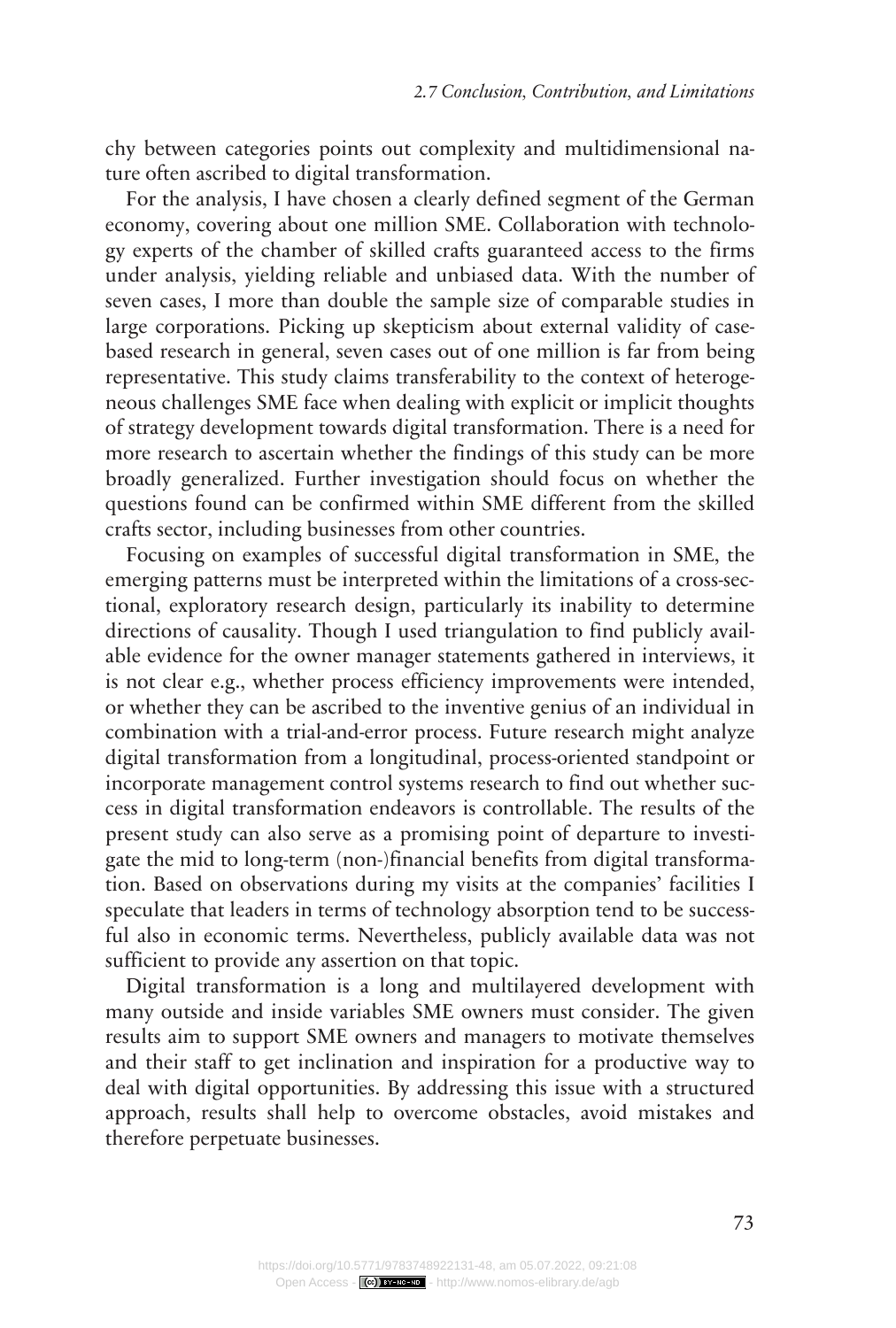| gic Di-<br>Strate-<br>men-<br>sion | Strategic<br>Question                                           | Strategic<br>Option | Description                                                                          | A B C D E F G |            |   |   | Highlighting Examples                                                                                                                                                                                                              |
|------------------------------------|-----------------------------------------------------------------|---------------------|--------------------------------------------------------------------------------------|---------------|------------|---|---|------------------------------------------------------------------------------------------------------------------------------------------------------------------------------------------------------------------------------------|
|                                    | $How$ signifi-<br>cant is your<br>firm's IT to                  | Enabler             | IT is an enabler of stra-<br>tegic goals                                             |               | $x \mid x$ |   |   | B: Digital technologies lead to cheaper products at higher quality.<br>x   D: We always think from the clients' perspective [] and actively<br>foster their technological advancements                                             |
|                                    | achieving<br>strategic<br>goals?                                | Supporter           | function to reach strate-   x<br>IT is seen as a support<br>gic goals                |               |            | × | × | A: Digital transformation is mandatory. Without digital processes,<br>F: We see digital transformation just as a measure to save costs and<br>we would be out of the market.<br>lighten our processes                              |
| Use of<br>tech-<br>nolo-<br>gies   | tious is your<br>How ambi-                                      |                     | Innovator   front of innovating new<br>The firm is at the fore-<br>technologies      |               | ×          |   |   | G: The question was what could we do with circuit boards; why<br>B: If we are not on the forefront of innovation, our partners are<br>not interested in a cooperation anymore.<br>not put them into clothes?                       |
|                                    | new digital adopter<br>technologies?<br>proach to<br>firm's ap- | Early               | for opportunities to im-<br>plement new technolo-<br>The firm actively looks<br>gies | ×             | ×          | × |   | A: We already started using CAD-programs in the year 2000, when<br>this was far from standard. Same with CNC production machines.<br>C: We saw that this technology will become standard - so why not<br>be among the first users? |
|                                    |                                                                 | Follower            | The firm relies on well-<br>established solutions                                    |               |            |   | × | F: We include digital part tracking systems, if our clients want it;<br>not because we consider it necessary.                                                                                                                      |

Appendix 2-1: Digital transformation strategy - Use of Technologies *Digital transformation strategy – Use of Technologies Appendix 2*‑*1:*

### *Appendix essay I 2.8*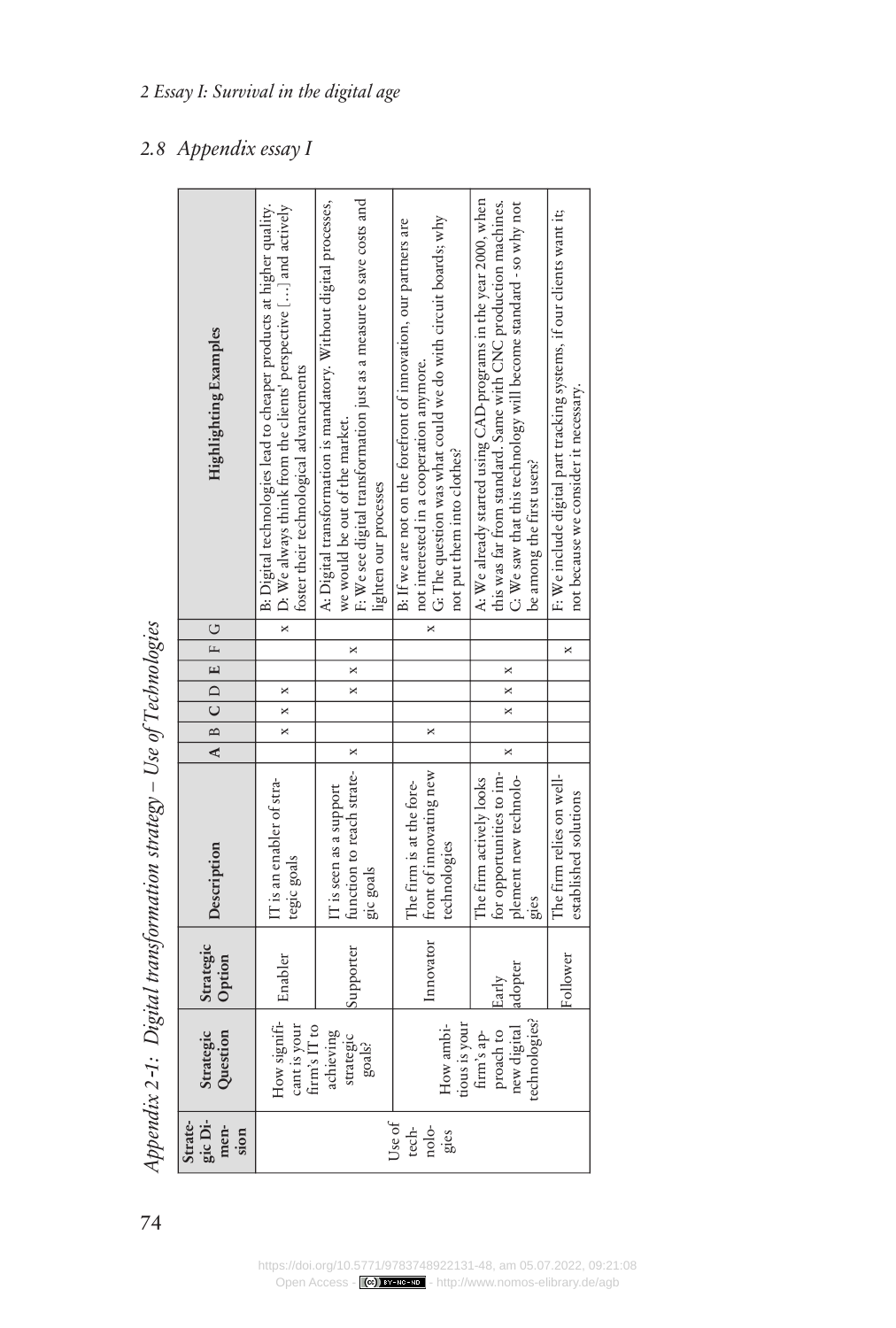Appendix 2-2: Digital transformation strategy - Changes in Value Creation (1/2) *Digital transformation strategy – Changes in Value Creation (1/2) Appendix 2*‑*2:*

| <b>Highlighting Examples</b>    | A: Three years ago, we decided to set up a new website. Today we have an enormous digital interaction with our clients.<br>F: It is so easy to show pictures that are seen by clients, who decide "I want the same". | D: We are engaged in the establishment of a sole B2B solutions platform where customers order system components as<br>3: We are only selling our products online, there is no offline purchasing.<br>a package. | A: We reduced our marketing budget by 80% with replacing printed products by a structured, self-administered<br>E: With a little creativity, we manage SEO/SEM successfully without great financial effort<br>SEO/SEM approach | D: In an international context, business oriented social media is the best option to start relationships with new partners<br>A: We see many product requests coming in via our Website. The dialogue via digital channels gets more and more<br>and customers.<br>intense. | A: Many people made us do the design and then went away to have it realized by a competitor, causing loss via wasted<br>ime for us. Now we are selling the digital planning and design of our product, independently from the realization, wo<br>we do not have to care whether we get the final order or not. | B: We developed this utility model some time ago. Now a US industrial corporation is using it and I am participating in<br>heir turnover at 5%. | B: We are best in the interpretation of x-ray and other digital pictures. For every implant, we can deliver an individual<br>3: As craftsmen, we are used to lot size 1; digital techniques enable us to realize it efficiently at higher scale.<br>drilling template. | E: Our whole business model is focused on products with low complexity, so we only have to alternate design and size.<br>A: Clients do not care about plug drill holes, so in NC production we standardize it. | B: We have clients all over Germany; they just send us the data and we start production without necessity of manual<br>7: We invested in the latest robot technology for reducing manual work steps.<br>modelling. | C: We maintenance and resulting down time of our clients at a much more detailed based on data from our automated<br>D: Automated troubleshooting & control steps reduce the human factor as source of failure.<br>database. | A: We shift time towards preparation of production and client advisory; but production itself and assembly work much<br>E: All stations of production are computerized. Based on the data of our web configurator, we send the production<br>program to all machines.<br>aster. | C: Our products have Ethernet interfaces, enabling us to offer remote service, and to improve products, production &<br>D: We use web-based ERP and other software for process optimization.<br>assembly processes constantly. | C: Our staff is away from the office for weeks. Via cloud access, they do time recording constantly, which enables us to<br>D: We have a lot of knowledge within the company, emails are often deleted without being read, so we use a platform<br>for sustainable knowledge sharing.<br>send invoices within 1-2 weeks. | A: With our digitized production processes, already an apprentice can build a full-fledged wardrobe. |
|---------------------------------|----------------------------------------------------------------------------------------------------------------------------------------------------------------------------------------------------------------------|-----------------------------------------------------------------------------------------------------------------------------------------------------------------------------------------------------------------|--------------------------------------------------------------------------------------------------------------------------------------------------------------------------------------------------------------------------------|-----------------------------------------------------------------------------------------------------------------------------------------------------------------------------------------------------------------------------------------------------------------------------|----------------------------------------------------------------------------------------------------------------------------------------------------------------------------------------------------------------------------------------------------------------------------------------------------------------|-------------------------------------------------------------------------------------------------------------------------------------------------|------------------------------------------------------------------------------------------------------------------------------------------------------------------------------------------------------------------------------------------------------------------------|----------------------------------------------------------------------------------------------------------------------------------------------------------------------------------------------------------------|--------------------------------------------------------------------------------------------------------------------------------------------------------------------------------------------------------------------|------------------------------------------------------------------------------------------------------------------------------------------------------------------------------------------------------------------------------|---------------------------------------------------------------------------------------------------------------------------------------------------------------------------------------------------------------------------------------------------------------------------------|--------------------------------------------------------------------------------------------------------------------------------------------------------------------------------------------------------------------------------|--------------------------------------------------------------------------------------------------------------------------------------------------------------------------------------------------------------------------------------------------------------------------------------------------------------------------|------------------------------------------------------------------------------------------------------|
| O<br>$\mathbf{r}$               | ×<br>$\times$                                                                                                                                                                                                        | $\times$                                                                                                                                                                                                        | $\times$                                                                                                                                                                                                                       | ×                                                                                                                                                                                                                                                                           |                                                                                                                                                                                                                                                                                                                |                                                                                                                                                 | ×                                                                                                                                                                                                                                                                      |                                                                                                                                                                                                                | ×<br>×                                                                                                                                                                                                             | ×<br>$\overline{\mathbf{x}}$                                                                                                                                                                                                 | ×<br>$\times$                                                                                                                                                                                                                                                                   |                                                                                                                                                                                                                                | ×                                                                                                                                                                                                                                                                                                                        |                                                                                                      |
| $\boxed{\underline{\mathbf{r}}$ | ×                                                                                                                                                                                                                    | ×                                                                                                                                                                                                               | ×                                                                                                                                                                                                                              |                                                                                                                                                                                                                                                                             |                                                                                                                                                                                                                                                                                                                |                                                                                                                                                 | ×                                                                                                                                                                                                                                                                      | ×                                                                                                                                                                                                              | ×                                                                                                                                                                                                                  | ×                                                                                                                                                                                                                            | ×                                                                                                                                                                                                                                                                               |                                                                                                                                                                                                                                |                                                                                                                                                                                                                                                                                                                          |                                                                                                      |
| $\mathbf{r}$                    | $\times$                                                                                                                                                                                                             | $\times$                                                                                                                                                                                                        | ×                                                                                                                                                                                                                              | ×                                                                                                                                                                                                                                                                           |                                                                                                                                                                                                                                                                                                                |                                                                                                                                                 | $\times$                                                                                                                                                                                                                                                               |                                                                                                                                                                                                                | ×                                                                                                                                                                                                                  | $\times$                                                                                                                                                                                                                     | ×                                                                                                                                                                                                                                                                               | $\times$                                                                                                                                                                                                                       | ×                                                                                                                                                                                                                                                                                                                        |                                                                                                      |
| $\cup$                          | ×                                                                                                                                                                                                                    |                                                                                                                                                                                                                 |                                                                                                                                                                                                                                |                                                                                                                                                                                                                                                                             |                                                                                                                                                                                                                                                                                                                |                                                                                                                                                 |                                                                                                                                                                                                                                                                        |                                                                                                                                                                                                                | ×                                                                                                                                                                                                                  | ×                                                                                                                                                                                                                            | ×                                                                                                                                                                                                                                                                               | $\times$                                                                                                                                                                                                                       | ×                                                                                                                                                                                                                                                                                                                        |                                                                                                      |
| $\mathbf{r}$                    |                                                                                                                                                                                                                      |                                                                                                                                                                                                                 |                                                                                                                                                                                                                                |                                                                                                                                                                                                                                                                             |                                                                                                                                                                                                                                                                                                                | $\times$                                                                                                                                        | $\times$                                                                                                                                                                                                                                                               |                                                                                                                                                                                                                | ×                                                                                                                                                                                                                  | $\overline{\mathbf{x}}$                                                                                                                                                                                                      | ×                                                                                                                                                                                                                                                                               |                                                                                                                                                                                                                                |                                                                                                                                                                                                                                                                                                                          |                                                                                                      |
| ₹                               | $\times$                                                                                                                                                                                                             |                                                                                                                                                                                                                 | ×                                                                                                                                                                                                                              | ×                                                                                                                                                                                                                                                                           | ×                                                                                                                                                                                                                                                                                                              |                                                                                                                                                 | ×                                                                                                                                                                                                                                                                      | ×                                                                                                                                                                                                              | ×                                                                                                                                                                                                                  | ×                                                                                                                                                                                                                            | $\times$                                                                                                                                                                                                                                                                        |                                                                                                                                                                                                                                |                                                                                                                                                                                                                                                                                                                          | ×                                                                                                    |
| Description                     | Present products Company uses website and/or<br>on website or in social media as a digital<br>showroom                                                                                                               | Sell products via own or platform-<br>based web shop                                                                                                                                                            | Company uses SEO/SEM for<br>marketing purpose                                                                                                                                                                                  | dialogue with the customer, using<br>Company wants to enter a mutual<br>website or social platforms                                                                                                                                                                         | design/production plans or<br>Sell elaborate digital<br>software tools                                                                                                                                                                                                                                         | Sell innovative, patented<br>production techniques                                                                                              | Digitally enabled customization<br>via design or functionality                                                                                                                                                                                                         | customers do not value manually<br>Automated production where<br>enabled individualization                                                                                                                     | automated production vs. Manual<br>Realize speed advantages of<br>production                                                                                                                                       | Reduce trash, reduce processing<br>time                                                                                                                                                                                      | Centralize NC-programming<br>efforts in production                                                                                                                                                                                                                              | ERP, operational data collection,<br>one-click-feedback                                                                                                                                                                        | Use digital tools (cloud access to<br>databases, platforms, route<br>planning) for internal<br>communication                                                                                                                                                                                                             | Reduce average wages in<br>production                                                                |
| Strategic<br>Option             | social media                                                                                                                                                                                                         | Establish web<br>shop                                                                                                                                                                                           | <b>NHS/OHS</b><br>ingage in                                                                                                                                                                                                    | with customers<br>Communicate<br>anline                                                                                                                                                                                                                                     | Fully digital<br>products                                                                                                                                                                                                                                                                                      | patent usage<br>techniques<br>Production                                                                                                        | ndividua-<br>ization                                                                                                                                                                                                                                                   | Standardization                                                                                                                                                                                                | Reduce manual<br>tasks                                                                                                                                                                                             | Superior quality<br>of goods/<br>services                                                                                                                                                                                    | Shift effort from<br>operations to<br>production<br>planning                                                                                                                                                                                                                    | ptimization<br>Jse data for<br>process                                                                                                                                                                                         | in communica-<br>ncrease speed<br>ion                                                                                                                                                                                                                                                                                    | skilled people in<br><b>Employ lower</b><br>production                                               |
| <b>Strategic Question</b>       |                                                                                                                                                                                                                      | How can your firm                                                                                                                                                                                               | digitally leverage<br>sales?                                                                                                                                                                                                   |                                                                                                                                                                                                                                                                             |                                                                                                                                                                                                                                                                                                                | How can your firm                                                                                                                               | adapt its product<br>portfolio?                                                                                                                                                                                                                                        |                                                                                                                                                                                                                |                                                                                                                                                                                                                    |                                                                                                                                                                                                                              | How can your firm<br>increase the                                                                                                                                                                                                                                               | efficiency of its<br>processes?                                                                                                                                                                                                |                                                                                                                                                                                                                                                                                                                          |                                                                                                      |
| Dimension<br>Strategic          |                                                                                                                                                                                                                      |                                                                                                                                                                                                                 |                                                                                                                                                                                                                                |                                                                                                                                                                                                                                                                             |                                                                                                                                                                                                                                                                                                                |                                                                                                                                                 | Changes in<br>value                                                                                                                                                                                                                                                    | creation<br>(1/2)                                                                                                                                                                                              |                                                                                                                                                                                                                    |                                                                                                                                                                                                                              |                                                                                                                                                                                                                                                                                 |                                                                                                                                                                                                                                |                                                                                                                                                                                                                                                                                                                          |                                                                                                      |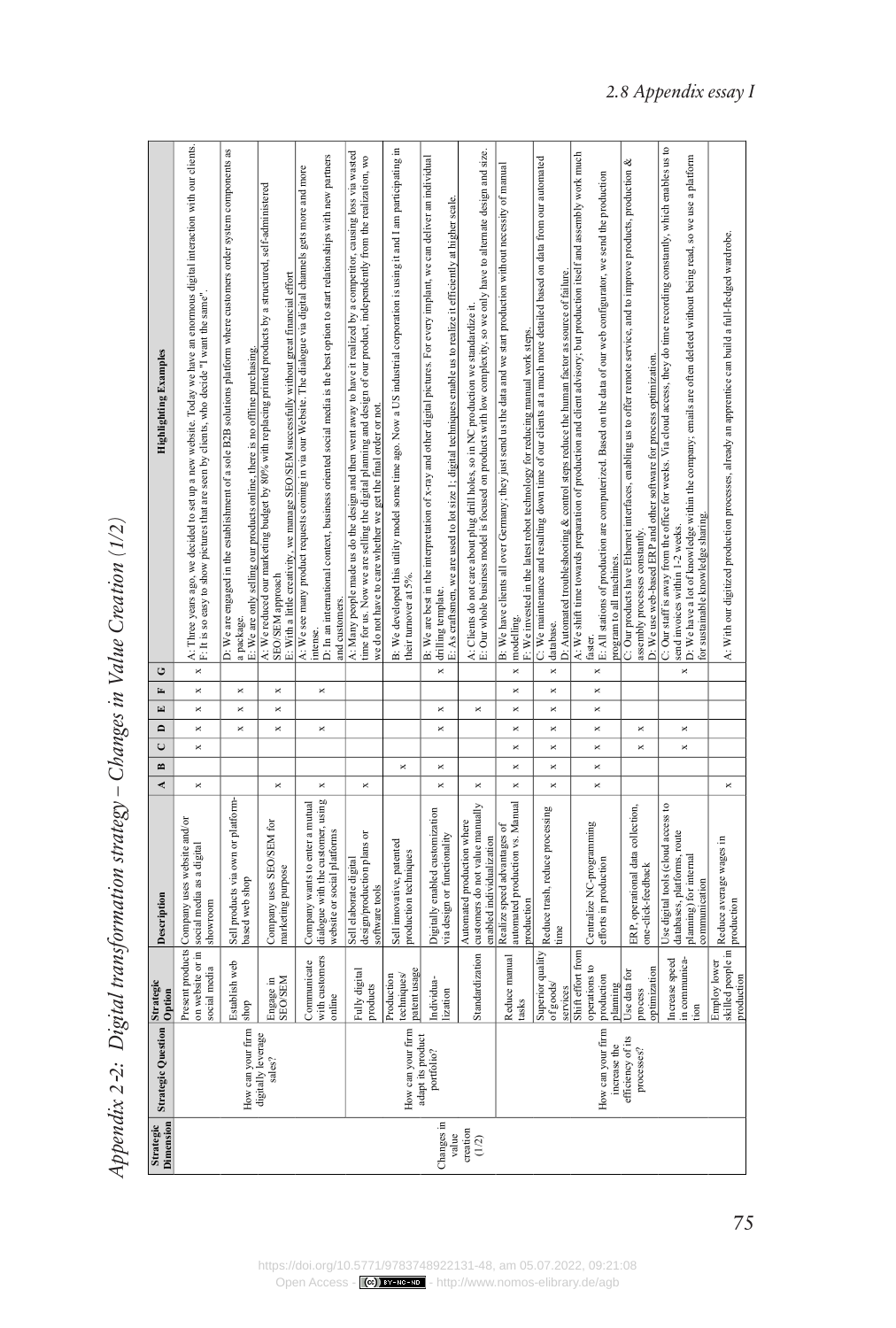| i<br>İ<br>ĺ                    |
|--------------------------------|
|                                |
| $\overline{\mathcal{L}}$<br>j  |
| J                              |
| i<br> <br>                     |
| $-20 - 70 + 70$<br>j<br>.<br>- |
| Ì                              |
| ì                              |
| $\frac{1}{2}$<br>)<br>l        |
| $\cdot$<br>l<br>١<br>í         |
| í                              |

| Dimension<br>Strategic          | <b>Strategic Question Option</b>                                            | Strategic                                                   | Description                                                                                                                                                                                                 | $\mathbf{r}$<br>¢    | $\cup$   | $\Box$   | E<br>$\mathbf{E}$ | ن        | <b>Highlighting Examples</b>                                                                                                                                                                                                                                         |
|---------------------------------|-----------------------------------------------------------------------------|-------------------------------------------------------------|-------------------------------------------------------------------------------------------------------------------------------------------------------------------------------------------------------------|----------------------|----------|----------|-------------------|----------|----------------------------------------------------------------------------------------------------------------------------------------------------------------------------------------------------------------------------------------------------------------------|
|                                 |                                                                             | Outsourcing in<br>production                                | capabilities across value chain,<br>production steps, or design and<br>selected goods, preliminary<br>e.g. focus on production of<br>echnological production<br>Efficient allocation of<br>on-site assembly | ×<br>×               |          |          | ×                 |          | B: For other laboratories, we do the milling, because they do not own the necessary<br>A: Suppliers do windows and doors today.<br>E: Competitors have become clients.<br>machinery                                                                                  |
|                                 | How can your firm Outsourcing of<br>leverage efficiency<br>across its value | program-<br>$\text{ming}/\text{IT}$                         | self-explanatory, incl. IT<br>conceptualization                                                                                                                                                             | ×<br>×               | ×        | ×        | ×<br>×            |          | B: Our management software is developed and hosted by a partner company, who works<br>E: For IT conceptualization and programming we work in tight relation with a partner.<br>x for other craft businesses as well.                                                 |
|                                 | network?                                                                    | automated data<br>nterfaces for<br>Jse standard<br>exchange | or process data between company,<br>Automated ex-change of product<br>suppliers, or customers                                                                                                               |                      | ×        | ×        |                   |          | D: We use EDI interfaces to our important customers, so they can place orders directly into<br>C: Our electronic machine plans can be integrated in customers' production planning tools.<br>our order management tools.                                             |
| Changes in<br>creation<br>value |                                                                             | echnological<br>ducation of<br>pusiness<br>partners         | partners for joint digital progress<br>company and key business<br>light interaction between                                                                                                                | ×                    |          |          |                   | ×        | B: We offer apprenticeships for future dentists, so they understand what we do and why we<br>G: At the beginning, we were just involved in projects for sewing. Now we have the<br>knowledge on technology, so we teach the engineers in team works<br>do it.        |
| (2/2)                           |                                                                             | communication<br>Never with<br>egard to                     | partners via website, email, social<br>Communication to customers or<br>media etc.                                                                                                                          | $\times$<br>$\times$ | $\times$ | $\times$ | $\times$<br>×     | $\times$ | E: Amazon et al. set the standards - we need to keep in touch with our customers, updating<br>B: One click - and insurance companies and doctors receive the correct data set based on<br>them on their order progress<br>our own production data                    |
|                                 | Where is it an option production<br>not to engage in                        | Never in                                                    | Digital production technology                                                                                                                                                                               | ×<br>×               |          |          | ×<br>×            | ×        | A: For us as a production-oriented enterprise, digitalization in production is necessary;<br>F: Digital supported cutting becomes the new industry standard, we have to stay<br>otherwise, we cannot stay competitive.<br>competitive.                               |
|                                 | digital trans-<br>formation?                                                | sconomics<br>n case of<br>egative                           | roven economic disadvantages<br>incl. high risk of knowledge<br>heft) or no impact of digital<br>technology on craft                                                                                        | ×<br>×               |          |          | ×                 | $\times$ | F: If I put digital cutting data in the hands of unreliable foreign production partners, there is<br>A: Especially if you are a small business, you have evaluate carefully potential benefits of<br>a high risk of my data getting stolen.<br>digital technologies. |
|                                 |                                                                             | equirements<br>In case of<br>customer                       | exchange of information, e.g. due<br>Customers require paper-based<br>o missing interfaces or not<br>suitable processes                                                                                     | ×                    |          | ×        |                   |          | B: We send an electronic invoice, but our customers call and say: Please, we need a paper-<br>D: Digital invoicing technically is not a problem, but some customers require it for<br>based invoice with the delivery note.<br>documentation reasons.                |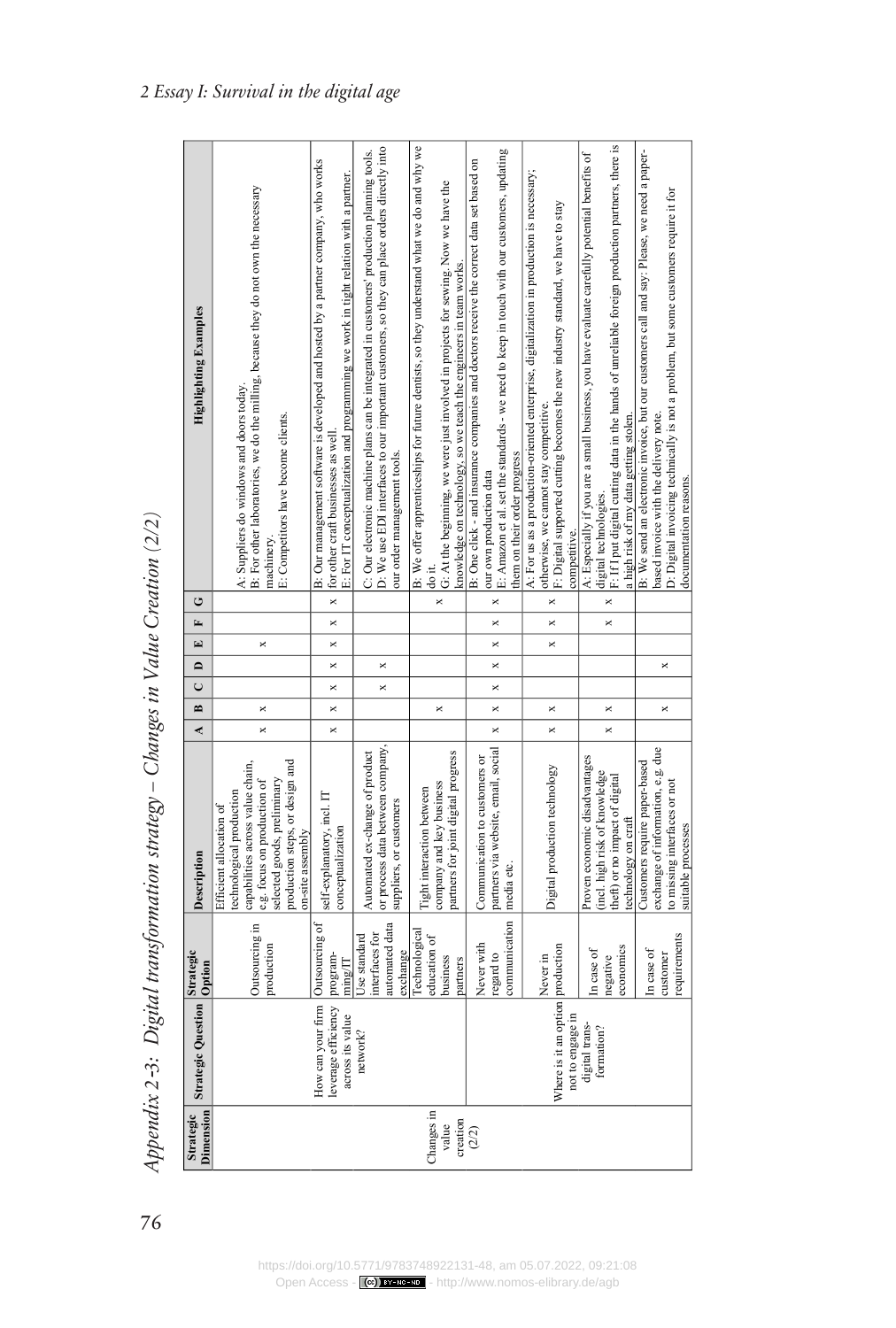Appendix 2-4: Digital transformation strategy - Organizational Changes *Digital transformation strategy – Organizational Changes Appendix 2*‑*4:*

| <b>Highlighting Examples</b>  | C: There is a technical director in charge of technological developments, but strategic decisions are taken<br>A: We have separated responsibilities among the management, but decisions for transforming actions we<br>among the whole management team.<br>always take together. | G: I am the one responsible for digital transformation. The others are not interested in these topics. | A-F: The legal entity structure is determined by other considerations than digital advancements           | (B): We have some developments in our pipeline. Maybe one day we will found a separate entity for their<br>G: We are just about to found a separate entity for our technology topics; especially from a liability<br>perspective there is no alternative.<br>ealization. | D: There are still so many processes involving paper and manual actions that can be digitally optimized.<br>B: Costs are lower; quality is higher with increasing use f digital production techniques. | F: The orchestration of sales via digital platforms, using digital CRM, will require other profiles than our<br>D: The usage of digital communication tools becomes mandatory; it must enclose non-digital as well as<br>current sales force.<br>digital natives. | A: Clients' expectation increased due to exploding numbers of design & functional options.<br>B: The handling of many new materials is enabled via digital production techniques. | D: The advent of digital technologies does not necessarily require new people; but some activities are added<br>A: Our staff acquires relevant competencies via education, mainly by the manufacturers of our machinery.<br>to existing jobs, becoming daily routine. | B: We do many things in an individual way, so digital affinity and curiosity are more important than<br>traditional, manual proficiency. | C: External expertise helps analyzing own habits and find innovative solution. | C: We sit together once a month and discuss opportunities for improvements; the people who work outside in<br>E: Our team meets weakly and we collect ideas, besides giving feedback and discussing other topics of<br>he field have good ideas.<br>importance. | A-G: Technology experts of the chamber of skilled crafts help us, e.g. regarding public funding options,<br>A: Companies organized in guilds typically are well informed on future developments, via information<br>patent handling, events on digital topics, etc.<br>materials, training courses, etc. | A: We visit operating sites of the involved partners twice a year, and see how machines and programs work,<br>C: It is a group of machine tool manufacturers. We sit together and sometimes I get inspired for new<br>and get inspiration.<br>products. | B: It is important to visit some fairs, look around and talk to people on opportunities and market<br>A: Sometimes we see a new machine on a fair and think what we can do with it.<br>developments. | D: For research and development we work in some university projects.<br>F: We just developed a new product cooperating with a scientific research institute. |
|-------------------------------|-----------------------------------------------------------------------------------------------------------------------------------------------------------------------------------------------------------------------------------------------------------------------------------|--------------------------------------------------------------------------------------------------------|-----------------------------------------------------------------------------------------------------------|--------------------------------------------------------------------------------------------------------------------------------------------------------------------------------------------------------------------------------------------------------------------------|--------------------------------------------------------------------------------------------------------------------------------------------------------------------------------------------------------|-------------------------------------------------------------------------------------------------------------------------------------------------------------------------------------------------------------------------------------------------------------------|-----------------------------------------------------------------------------------------------------------------------------------------------------------------------------------|-----------------------------------------------------------------------------------------------------------------------------------------------------------------------------------------------------------------------------------------------------------------------|------------------------------------------------------------------------------------------------------------------------------------------|--------------------------------------------------------------------------------|-----------------------------------------------------------------------------------------------------------------------------------------------------------------------------------------------------------------------------------------------------------------|----------------------------------------------------------------------------------------------------------------------------------------------------------------------------------------------------------------------------------------------------------------------------------------------------------|---------------------------------------------------------------------------------------------------------------------------------------------------------------------------------------------------------------------------------------------------------|------------------------------------------------------------------------------------------------------------------------------------------------------------------------------------------------------|--------------------------------------------------------------------------------------------------------------------------------------------------------------|
| Ù                             |                                                                                                                                                                                                                                                                                   | $\times$                                                                                               | $\times$                                                                                                  | ×                                                                                                                                                                                                                                                                        | $\times$                                                                                                                                                                                               |                                                                                                                                                                                                                                                                   | ×                                                                                                                                                                                 |                                                                                                                                                                                                                                                                       | ×                                                                                                                                        |                                                                                |                                                                                                                                                                                                                                                                 | $\times$                                                                                                                                                                                                                                                                                                 |                                                                                                                                                                                                                                                         |                                                                                                                                                                                                      | $\times$                                                                                                                                                     |
| E                             | ×                                                                                                                                                                                                                                                                                 |                                                                                                        | $\times$                                                                                                  |                                                                                                                                                                                                                                                                          | ×                                                                                                                                                                                                      | ×                                                                                                                                                                                                                                                                 |                                                                                                                                                                                   | ×                                                                                                                                                                                                                                                                     |                                                                                                                                          |                                                                                |                                                                                                                                                                                                                                                                 | ×                                                                                                                                                                                                                                                                                                        |                                                                                                                                                                                                                                                         |                                                                                                                                                                                                      | ×                                                                                                                                                            |
| $\Xi$                         | $\times$                                                                                                                                                                                                                                                                          |                                                                                                        | $\times$                                                                                                  |                                                                                                                                                                                                                                                                          | ×                                                                                                                                                                                                      | ×                                                                                                                                                                                                                                                                 | ×                                                                                                                                                                                 | ×                                                                                                                                                                                                                                                                     | ×                                                                                                                                        |                                                                                | ×                                                                                                                                                                                                                                                               | $\times$                                                                                                                                                                                                                                                                                                 |                                                                                                                                                                                                                                                         | ×                                                                                                                                                                                                    |                                                                                                                                                              |
| $\overline{\phantom{a}}$<br>Ü | $\times$<br>$\times$                                                                                                                                                                                                                                                              |                                                                                                        | $\times$<br>$\overline{\mathbf{x}}$                                                                       |                                                                                                                                                                                                                                                                          | ×<br>$\times$                                                                                                                                                                                          | ×<br>$\times$                                                                                                                                                                                                                                                     | $\overline{\mathbf{x}}$                                                                                                                                                           | ×<br>$\overline{\mathbf{x}}$                                                                                                                                                                                                                                          | ×<br>$\times$                                                                                                                            |                                                                                | $\times$                                                                                                                                                                                                                                                        | ×<br>$\times$                                                                                                                                                                                                                                                                                            | $\times$                                                                                                                                                                                                                                                | ×                                                                                                                                                                                                    | ×                                                                                                                                                            |
| $\overline{a}$                | $\times$                                                                                                                                                                                                                                                                          |                                                                                                        | $\times$                                                                                                  | $\hat{\mathbf{x}}$                                                                                                                                                                                                                                                       | ×                                                                                                                                                                                                      | ×                                                                                                                                                                                                                                                                 | $\times$                                                                                                                                                                          | ×                                                                                                                                                                                                                                                                     | ×                                                                                                                                        |                                                                                |                                                                                                                                                                                                                                                                 | $\times$                                                                                                                                                                                                                                                                                                 |                                                                                                                                                                                                                                                         | ×                                                                                                                                                                                                    | $\times$                                                                                                                                                     |
| 4                             | $\times$                                                                                                                                                                                                                                                                          |                                                                                                        | $\times$                                                                                                  |                                                                                                                                                                                                                                                                          | $\times$                                                                                                                                                                                               |                                                                                                                                                                                                                                                                   | ×                                                                                                                                                                                 | $\times$                                                                                                                                                                                                                                                              | ×                                                                                                                                        |                                                                                |                                                                                                                                                                                                                                                                 | $\times$                                                                                                                                                                                                                                                                                                 | $\times$                                                                                                                                                                                                                                                | ×                                                                                                                                                                                                    |                                                                                                                                                              |
| Description                   | Management team as a whole                                                                                                                                                                                                                                                        | Owner manager   Owner manager of company                                                               | current structures - default setting<br>integrated into an organization's<br>Digital operations are fully | implemented separately from the<br>Digital operations are<br>core business                                                                                                                                                                                               | Improvement of business<br>processes                                                                                                                                                                   | A new set of skills based on<br>digital technologies                                                                                                                                                                                                              | Changed products and services                                                                                                                                                     | willingness to develop additional<br>Foster employee's general<br>knowledge                                                                                                                                                                                           | Attract young employees to adapt<br>digital technology - also without                                                                    | formal qualification                                                           | Self-explaining                                                                                                                                                                                                                                                 | Chamber of skilled crafts, guilds,<br>etc.                                                                                                                                                                                                                                                               | Voluntary networks with other<br>company owners from same<br>industrial background                                                                                                                                                                      | Self-explaining                                                                                                                                                                                      | industries, incl. practitioners and<br>Voluntary networks across<br>scholars                                                                                 |
| Strategic<br>Option           | responsibility of<br>management<br>Joint<br>team                                                                                                                                                                                                                                  |                                                                                                        | Integrated                                                                                                | Separated                                                                                                                                                                                                                                                                | Processes<br>Business                                                                                                                                                                                  | Skills                                                                                                                                                                                                                                                            | Products and<br>services                                                                                                                                                          | existing staff<br>Develop                                                                                                                                                                                                                                             | Attract young<br>digital affine                                                                                                          | employees                                                                      | feedback from<br>Regular<br>staff                                                                                                                                                                                                                               | Professional<br>associations                                                                                                                                                                                                                                                                             | Experience<br>exchange<br>sdno.fa                                                                                                                                                                                                                       | Visit trade fairs                                                                                                                                                                                    | network<br>Vertical                                                                                                                                          |
| <b>Strategic Question</b>     | Who is in charge of<br>transformation<br>endeavor?<br>the digital                                                                                                                                                                                                                 |                                                                                                        | Do you plan to<br>integrate new                                                                           | existing structures or<br>create separate<br>operations into<br>entities?                                                                                                                                                                                                |                                                                                                                                                                                                        | operational changes<br>do you expect?<br>What types of                                                                                                                                                                                                            |                                                                                                                                                                                   | How can your firm                                                                                                                                                                                                                                                     | employee structure?<br>realize a necessary                                                                                               |                                                                                |                                                                                                                                                                                                                                                                 | How can you                                                                                                                                                                                                                                                                                              | personally acquire<br>competencies and<br>inspiration?<br>necessary                                                                                                                                                                                     |                                                                                                                                                                                                      |                                                                                                                                                              |
| Dimension<br>Strategic        |                                                                                                                                                                                                                                                                                   |                                                                                                        |                                                                                                           |                                                                                                                                                                                                                                                                          |                                                                                                                                                                                                        |                                                                                                                                                                                                                                                                   |                                                                                                                                                                                   | changes<br>zational<br>Organi-                                                                                                                                                                                                                                        |                                                                                                                                          |                                                                                |                                                                                                                                                                                                                                                                 |                                                                                                                                                                                                                                                                                                          |                                                                                                                                                                                                                                                         |                                                                                                                                                                                                      |                                                                                                                                                              |